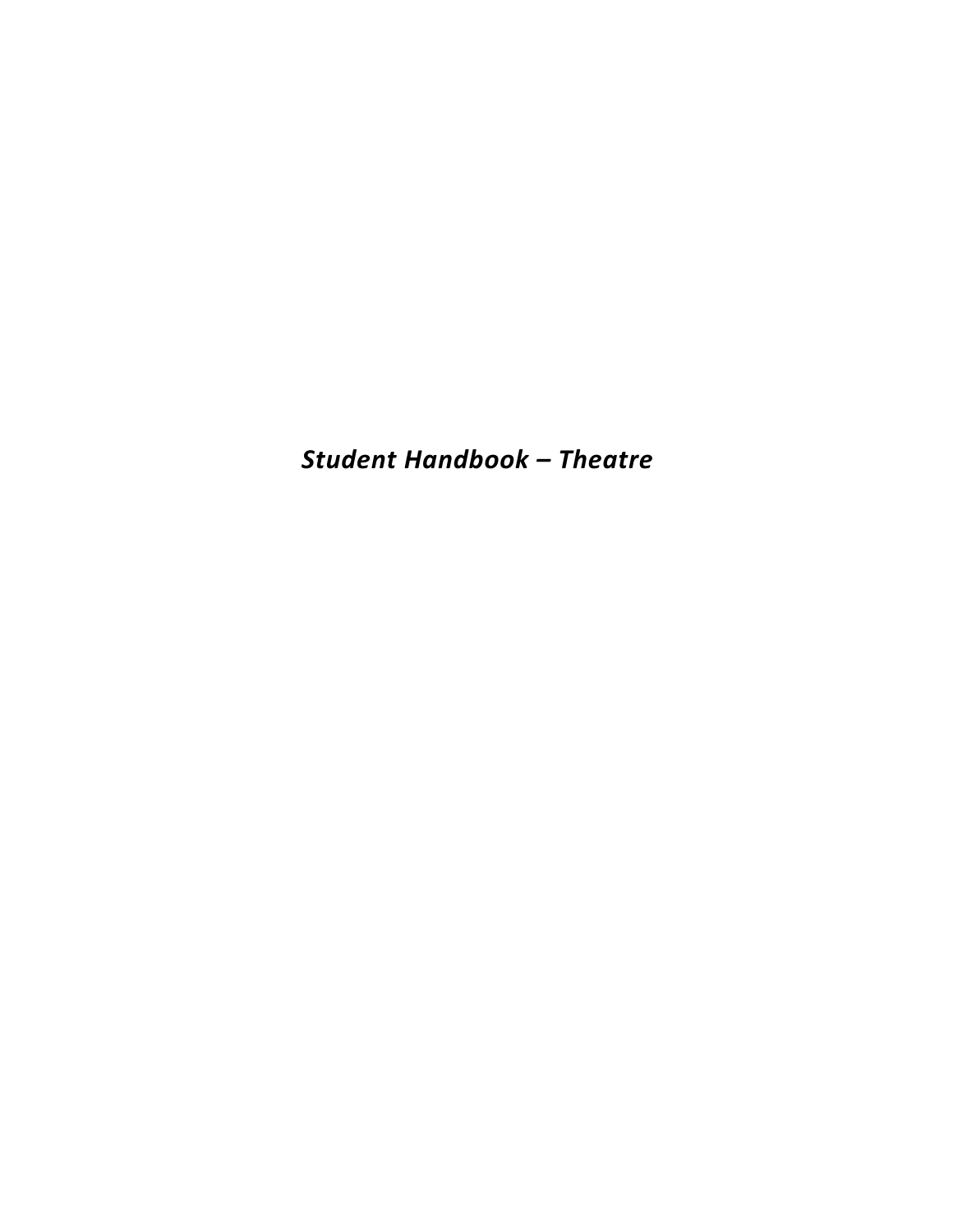# **TABLE OF CONTENTS**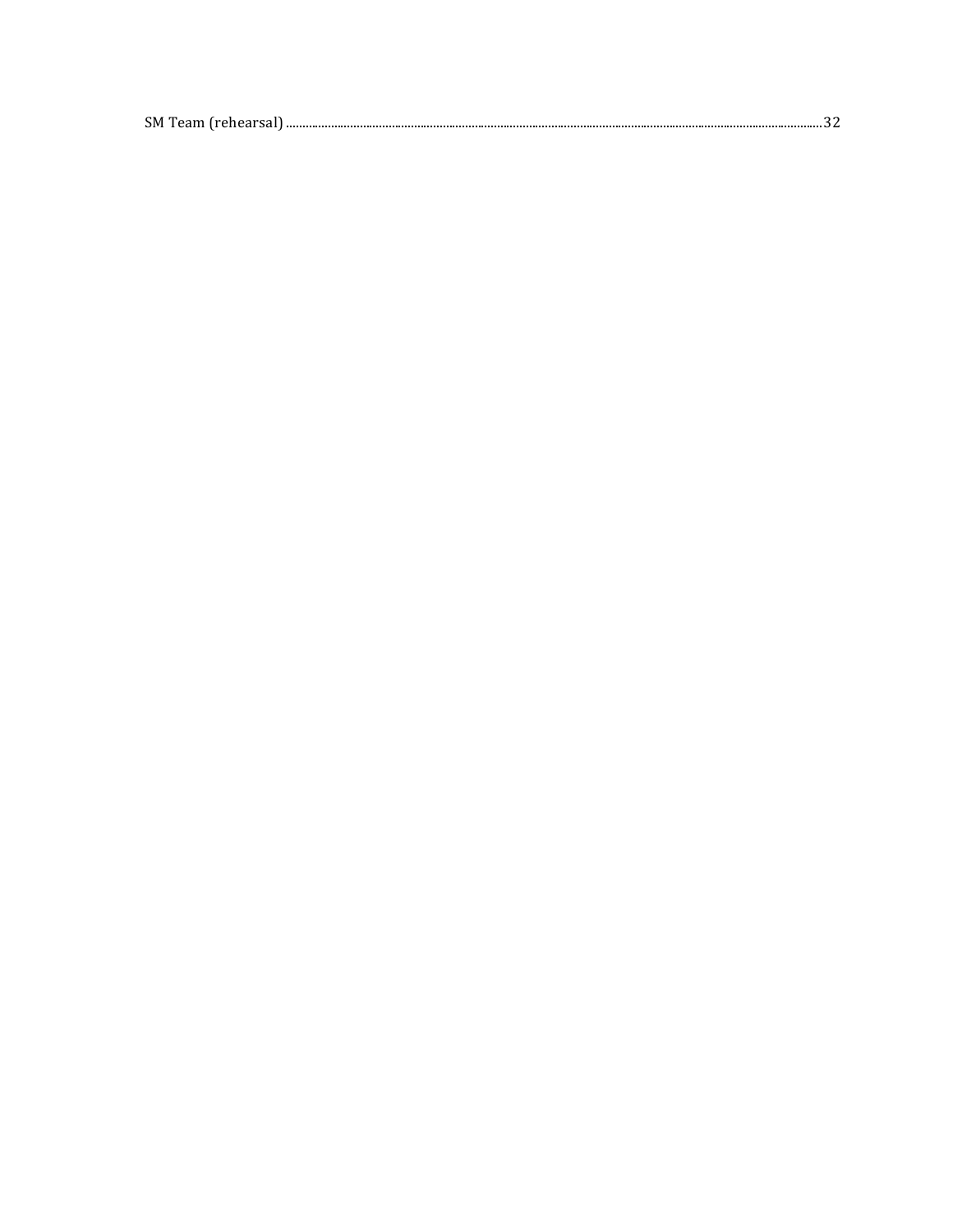#### **WAYFINDING: THE PURDY CRAWFORD CENTRE FOR THE ARTS**





**RM 180 PRODUCTION OFFICE** 

**RM 180A RESIDENT DESIGNER** 

RM 180B PRODUCTION MANAGER

luur

**RM 161 REHERSAL HALL & CARPENTRY** SHOP

认

USE STAIRWAY<br>TO ACCESS<br>GREENROOM

# MAP OF THE PURDY CRAWFORD CENTRE FOR THE ARTS

**CRAKE FELLOW OFFICE** 

**RM 109 PROFESSOR GLEN NICHOLS** 

RM 111 PROFESSOR CORDULA QUINT

**TORIC HOUR** 

FIRST FLOOR RM 107 DIRECTOR OF DRAMA &

**CAMPUS** ENTRANCE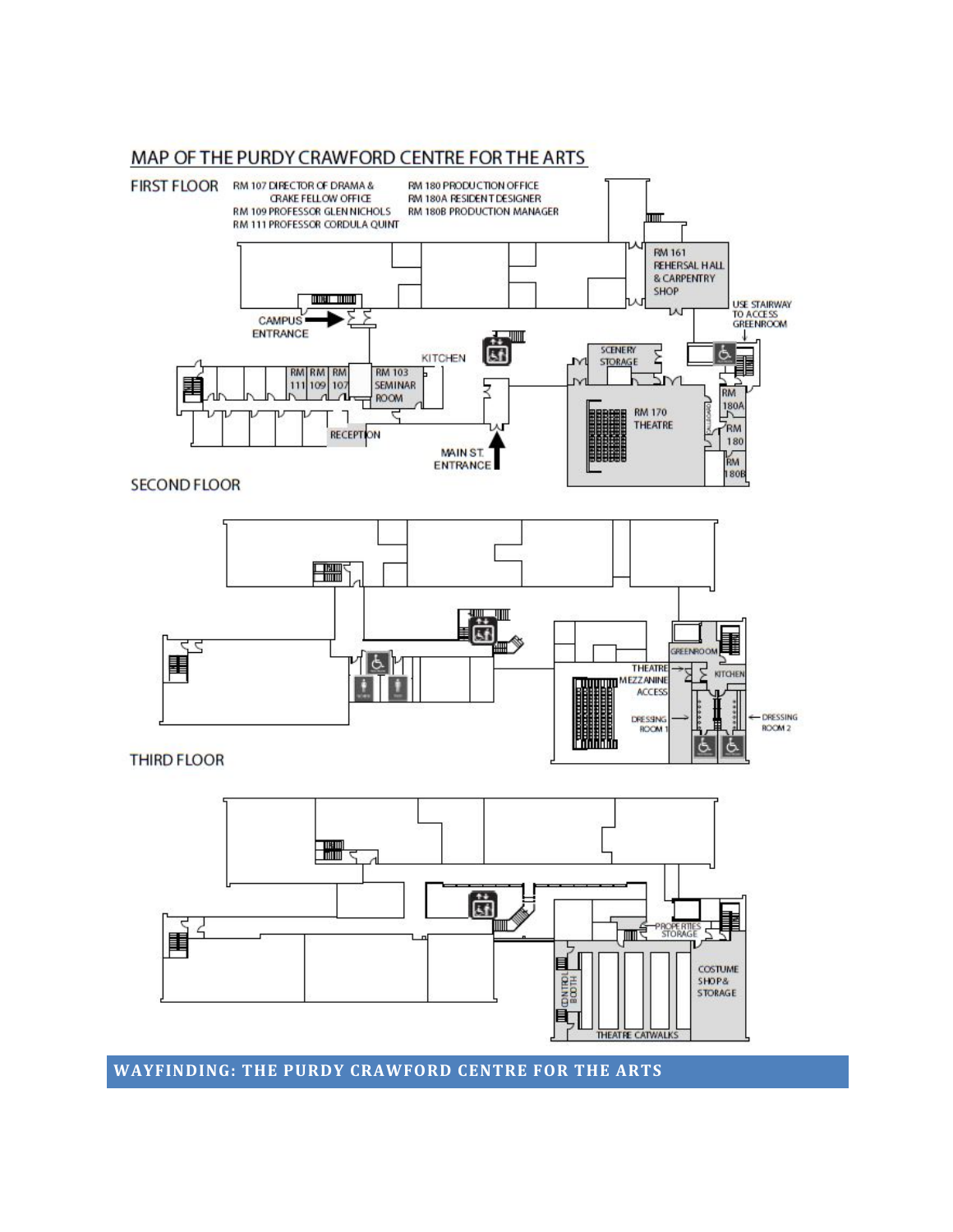#### GUIDELINES FOR WORKING AND REHEARSING IN THE THEATRE

We welcome anyone who is interested to audition for or to work on any production at the **Motyer-Fancy Theatre. We are ready to provide necessary accommodations, such as largeprint materials, prompters, microphones, and more. We will work with you to make sure** you have what you need. The Purdy Crawford Centre for the Arts was designed to be fully accessible, and features a level entry, elevators, single-occupancy gender-neutral **bathrooms, plenty of natural light, and seating in open areas.** 

Remember the theatre is a busy place and in use by a lot of different groups. Out of respect for the other persons working or rehearsing in the theatre please use the following guidelines:

#### LOCKING PROCEDURES AND DOOR USE

- For general use please use the main doors or the light and sound lock (door) by the Production Manager's office.
- Generally the doors will be unlocked between 9am and 5pm, after these hours please make sure the doors are locked.
- For rehearsal the stage manager or director should make sure that these doors are unlocked and locked after rehearsal.
- For class work the professor is responsible for this. There are "Studio Class in Progress" signs available (see Production Manager) to hang on entrance doors during class times.
- The side Exit door in the theatre is for exits only.
- The sound lock USR is for use by stage management during setup and should remain closed during rehearsal.
- The loading doors should only be used for loading and unloading scenery of a large size. Please leave these doors closed at all times. They need to be kept closed for the air system to balance the temperature in the theatre.
- If you do use these doors please make sure they are secured when you have finished using them. Please use the lower parts of the doors and only open the transoms when moving tall objects.

#### LIGHTS FOR REHEARSALS

- Lights can be turned on by the touch buttons by the entry doors (amber off/red on)
- You may also use the touch panel USR by hitting "work lights". For lights backstage press the "ZONE" button in the upper right corner and then use the "CATWALK LIGHTS".
- If you use this panel please press "NIGHT" before you leave.
- DO NOT PRESS THE "SHOW" BUTTON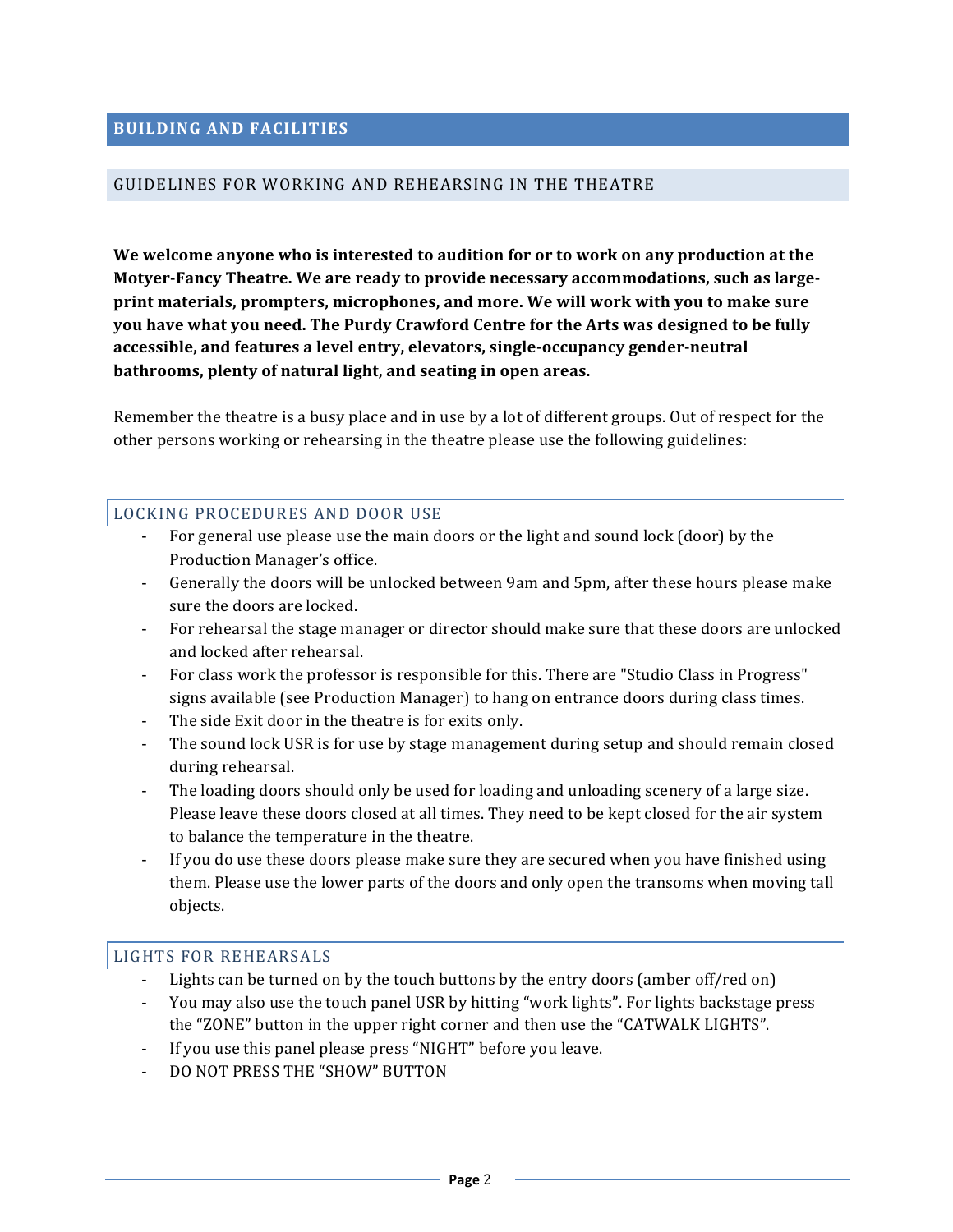- If you accidentally press the "SHOW" button, all lights will be disabled. To enable lights the code is 1111.

# TECH WEEK

- During Tech week priority of the space goes to the production.
- If required, classes will be booked into another room.
- Production Manager will co-ordinate with teaching instructors about re-booking in advance.

# THEATRE MAINTENANCE

- Food and drink are not allowed on the seating risers. Food and drink are OK on the stage, if cleaned up after your use of the theatre. All spills must be cleaned up right away. No food or drink in any other technical area, and only bottled water in the booth.
- Please remove winter/dirty footwear on the mats by the main entrance.
- The dust mop for cleaning the stage should be in the small closet by the main floor, accessible washroom. Please remember to return it after you finish using it.
- When the main seating is retracted, you may use the black folding chairs for classes and rehearsals. When finished, please return to the rolling carts (16 per cart). These chairs are for seating and not to be used as rehearsal props. They shall be in no way used for any construction and painting. We need to keep these in good shape for audience use. They are worth about \$350 a piece and are hard to replace as cost goes up with smaller orders.
- For rehearsal prop use, please use the wooden chairs, or rehearsal cubes. They will be stored upstage in the theatre, in Set Storage  $(172)$ , and Carpentry and Staging  $(161)$ .
- When finished using the space please clear all props and movable furniture and set pieces from the stage. This is the responsibility of the stage management, crew chiefs, or class instructors.
- When there is a set in place, students and course instructors are requested not to move or touch set pieces.

# **GREEN ROOM**

- The green room can be used during the week as a lounge space. As this is a shared space please make sure you clean up after yourself as well as washing any dishes that you use.
- When using the fridge for personal food please label it and make sure you throw out any old food.
- During tech and production weeks, greenroom use is limited to production cast and crew, as posted on the greenroom door.
- In the event the theatre has an outside booking, the greenroom will be closed off for the entire event.
- There shall be no modification to the layout of the green room without consulting the Production Manager.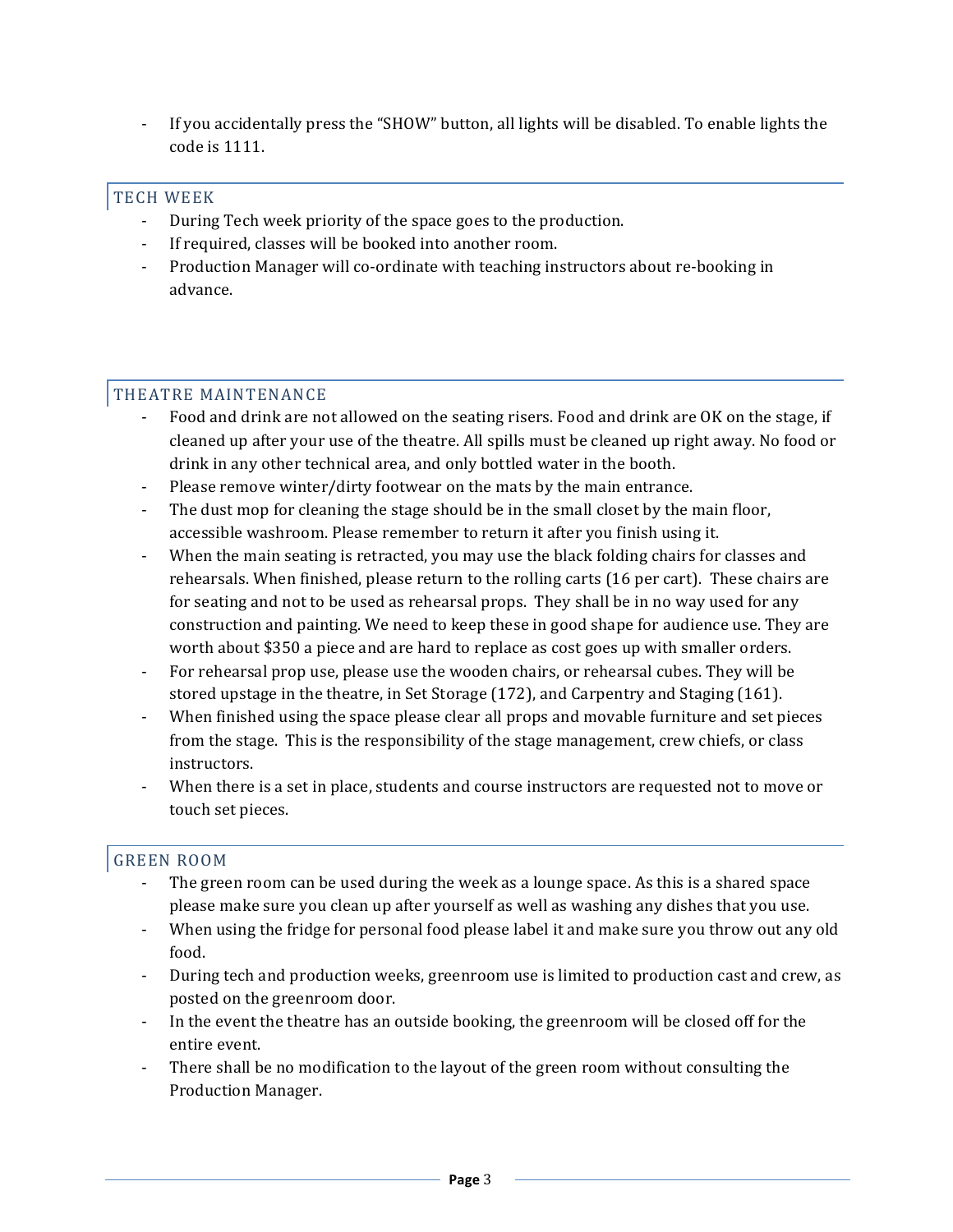# **SAFETY OVERVIEW-PAINT AREA PRACTICE**

The items listed below address PAINT AREA PRACTICE. Potential safety hazards are discussed.

#### Paint:

The paint used on stage in Motyer Fancy Theatre productions is water based latex paint. Today's paints are generally low VOC and easily washable from the skin. It is recommended that you wear paint clothes when using these paints. Once dry, the paint cannot be removed from textiles.

#### Set painting:

During the building of the set, parts of the stage are not always safe for painting on or around.

- Be sure that set pieces are ready to be walked on or under before painting. Ask the set carp or paint supervisor if in doubt.

#### Step Ladder:

You may need to position and climb a ladder when painting on set.

- Ask for help if the ladder is too heavy for you to move on your own.
- Make sure ladder is fully open with all legs firmly planted.
- Make sure hinges are in the fully horizontal position.
- Safe practice calls for three points of body contact when climbing the step-ladder.
- Learn how to use the adjustable ladder.

\_\_\_\_\_\_\_\_\_\_\_\_\_\_\_\_\_\_\_\_\_\_\_\_\_\_\_\_\_\_\_\_\_\_\_\_\_\_\_\_\_\_\_\_\_\_\_\_\_\_\_\_\_\_\_\_\_\_\_\_\_\_\_\_

#### Lift:

The theatre has a power lift available for accessing areas to be painted which are beyond the reach of our ladders. You must be trained in the operation of the lift by the Production Manager.

Student Paint Helper

I have affixed my signature to testify that I have reviewed the material on this Safety Checklist with the Resident Designer or the Paint Supervisor on Set.

\_\_\_\_\_\_\_\_\_\_\_\_\_\_\_\_\_\_\_\_\_\_\_\_\_\_\_\_\_\_\_\_\_\_\_\_\_\_\_\_\_\_\_\_\_\_\_\_\_\_\_\_\_\_\_\_\_\_\_\_\_\_\_\_ \_\_\_\_\_\_\_\_\_\_\_\_\_\_\_\_\_

Reviewer **Date of Review** Date of Review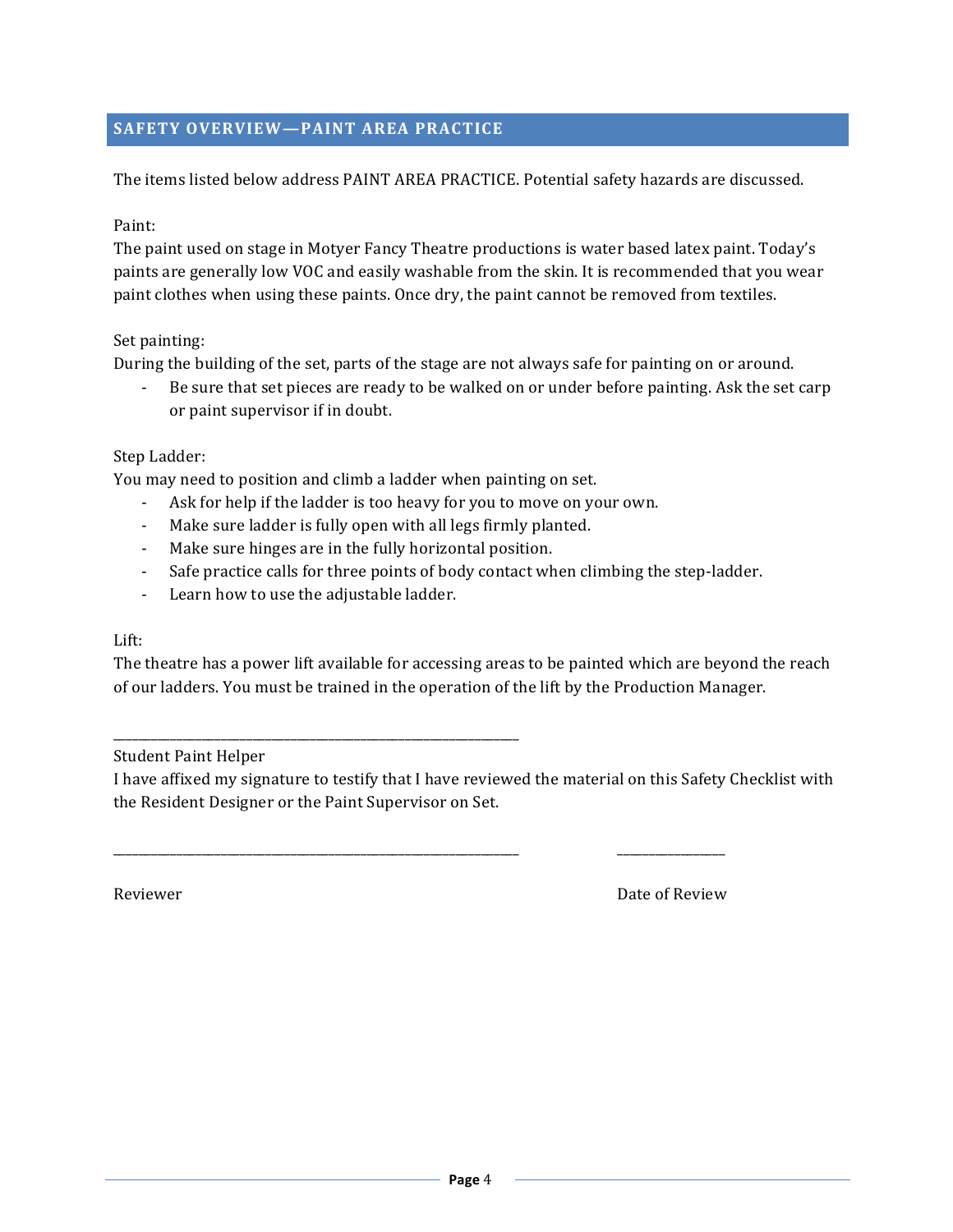# **SAFETY OVERVIEW-COSTUME SHOP PRACTICE**

The items listed below address COSTUME SHOP PRACTICE. Potential safety hazards are discussed.

Clothes Irons and Steamers:

The temperature at the base of the iron can be very high. When ironing costumes, follow the procedures listed below:

- Make sure hands are well away from the iron when pressing costumes. Use steel pins or glass composition round headed pins to hold small pieces in place, instead of fingers.
- Place Domestic Irons in a vertical position after ironing.
- Never leave the base of an iron on the ironing board.
- When using Steam Iron, make sure fingers are well away from hot steam.
- Place steam iron on silicon base or pad after use.

#### Domestic and Industrial Sewing Machines:

It is possible to impale a finger upon a machine needle.

- Must have approval from Resident Designer before using machine.
- Learn how to thread sewing machines, wind bobbins and replace needles.
- Before changing machine needle, disengage sewing machine motor.
- When threading needle, remove foot from motor pedal.
- When guiding fabric past the needle, always place hands in a safe position.
- Have a pair of scissors near the machine for cutting thread.

#### Scissors:

- Use scissors marked "fabric" when cutting pattern pieces out of cloth.
- Use only scissors marked 'paper' when cutting paper, including brown paper from paper roll.

Hot Glue station:

The hot glue gun dispenses very hot liquefied glue. Occasional painful but low intensity burns may occur when using hot glue.

- Turn on ventilation fan at glue station before turning on glue gun.
- Stanley glue gun heats up to a useable temperature in approximately 5 minutes.
- Place hot gun upright on plastic tray when not in use.
- Stanley glue gun shuts off automatically if not used for 15 minutes.
- When not in use, unplug glue gun.
- Turn off ventilation fan 5 minutes after turning off glue gun.
- Keep any objects not being glued away from glue station.
- When gluing keep fingers away from glue.
- Use layers of material between fingers and glue site when holding glued items together.

#### Pins, Needles:

It is possible to prick a finger when using these sharp pointed tools.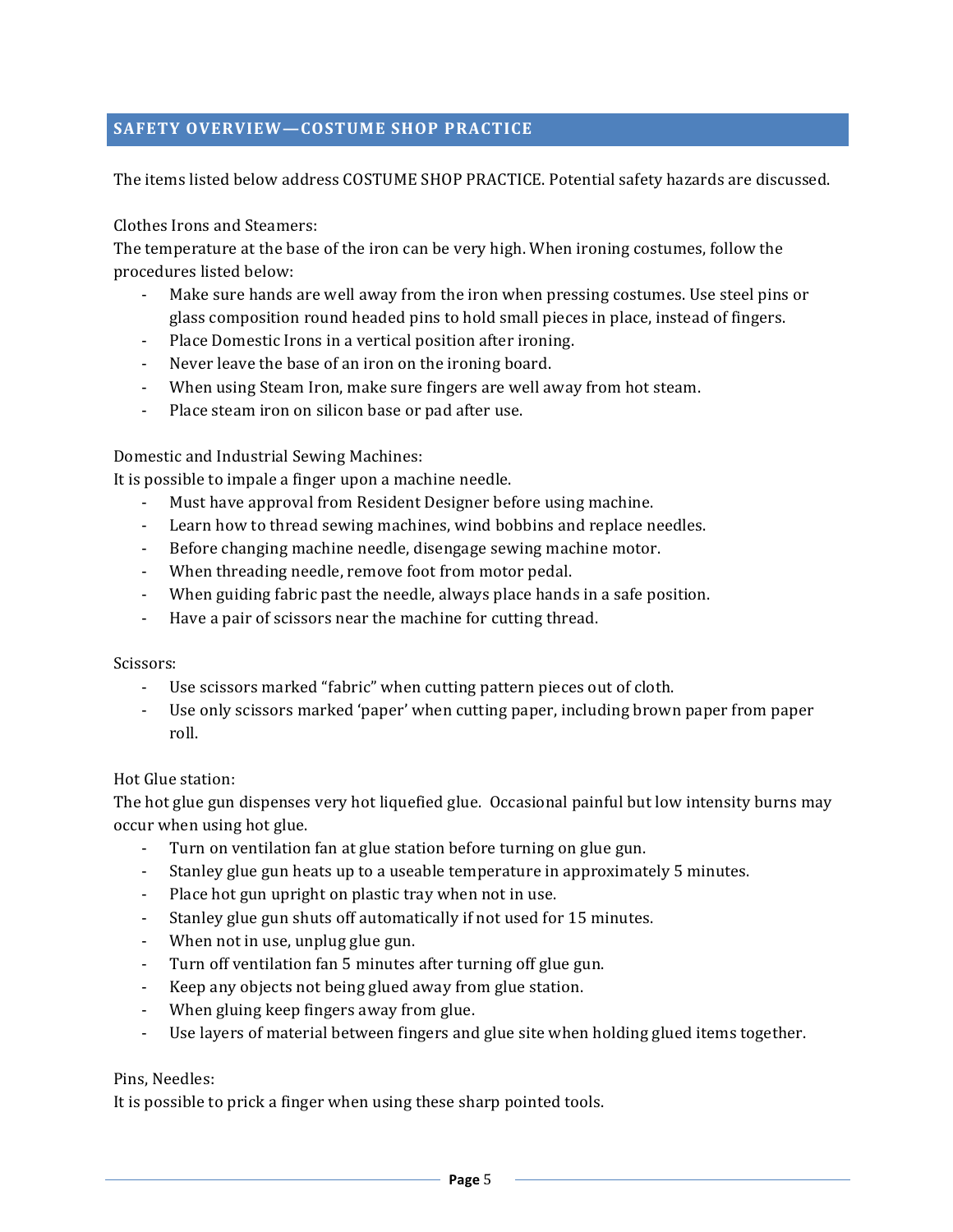- Use a thimble when driving needles and pins through thick or heavy material.

Step Ladder:

- Make sure ladder is fully open and firmly planted.

\_\_\_\_\_\_\_\_\_\_\_\_\_\_\_\_\_\_\_\_\_\_\_\_\_\_\_\_\_\_\_\_\_\_\_\_\_\_\_\_\_\_\_\_\_\_\_\_\_\_\_\_\_\_\_\_\_\_\_\_\_\_\_\_

- Safe practice calls for three points of body contact when climbing a step-ladder.

\_\_\_\_\_\_\_\_\_\_\_\_\_\_\_\_\_\_\_\_\_\_\_\_\_\_\_\_\_\_\_\_\_\_\_\_\_\_\_\_\_\_\_\_\_\_\_\_\_\_\_\_\_\_\_\_\_\_\_\_\_\_\_\_ \_\_\_\_\_\_\_\_\_\_\_\_\_\_\_\_\_\_

Student Costume Shop Helper

I have affixed my signature to testify that I have reviewed the material on this Safety Checklist with the Resident Designer or the Student Costume Technician.

Reviewer **Date of Reviewer** Date of Review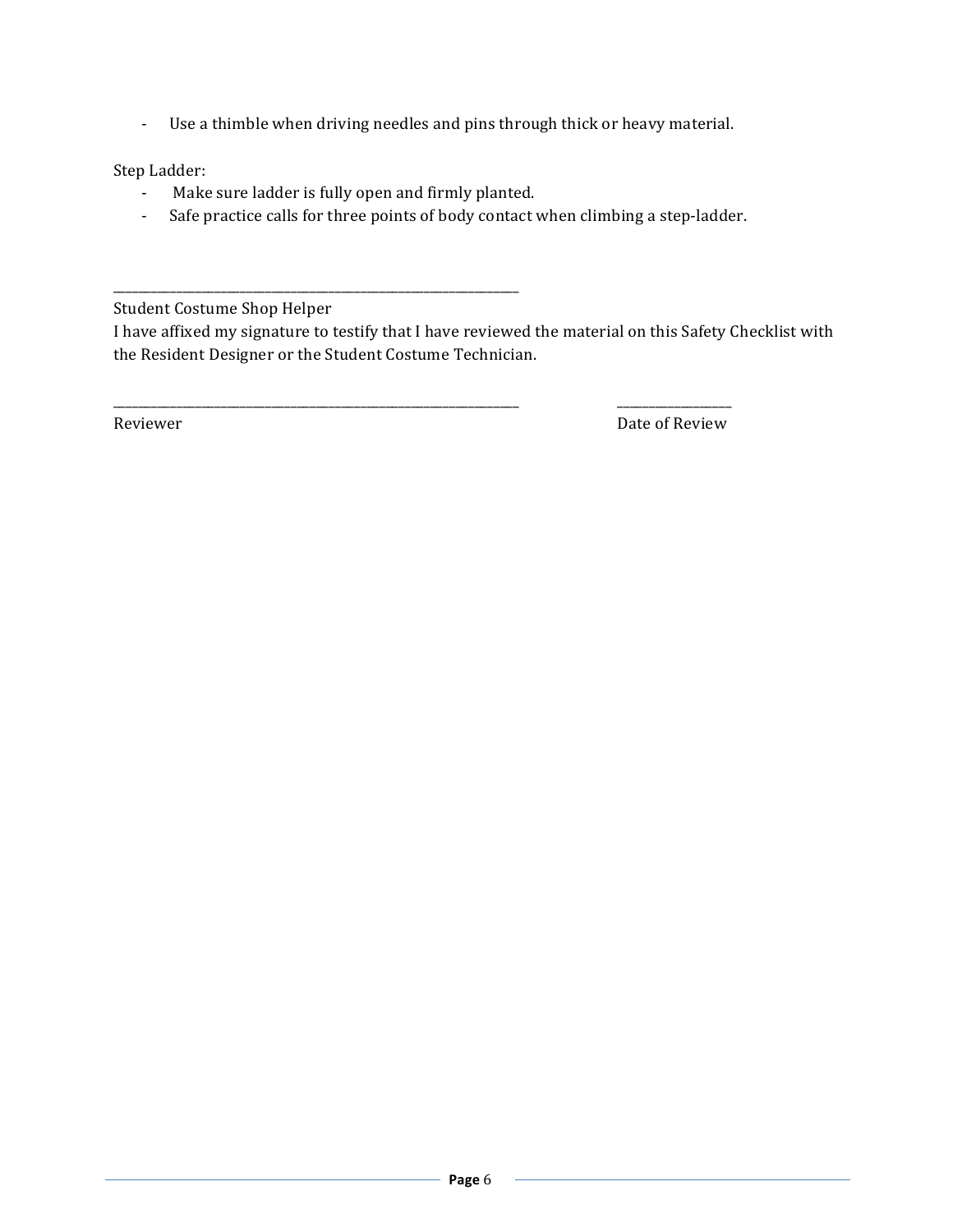#### **SAFE THEATRE PRODUCTION PRACTICES**

#### You are not to use any of the following tools without supervision.

In order to ensure a safe work environment students will learn and demonstrate to the Production Manager and/or Resident Designer their competency in the use of the following production tools and adherence to safe production practices before working with these tools.

# LIGHTING

#### **Tools:**

Crescent Wrench or C-Wrench

\_\_\_ Proper use of wrench and safety rope.

#### **Hanging of lights:**

- $\Box$  Identify the different types of lighting instruments.
- \_\_\_ Read and identify lights from the lighting design.
- $\_\_$ Attach a lighting instrument to the lighting pipes.
- $\Box$  Attach a lighting instrument in a side hanging position.
- \_\_ Prepare a lighting instrument in order to focus it.
- \_\_ Cable a lighting instrument, including running DMX cable.

#### **Focusing of lights:**

- \_\_ Focus an ellipsoidal spot.
- \_\_ Focus a lighting instrument to be used for a wash.
- $\_\_$ Attach a set of Barn doors to a light instrument.
- \_\_\_ Install a gobo into a light instrument

#### CARPENTRY

#### **Tools:**

Mitre Saw

- \_\_\_ Safe use of guards
- \_\_\_ Set blade depth
- \_\_\_ Crosscutting
- \_\_ Angle cutting

Table Saw

- \_\_ Safe use of guards
- \_\_\_ Set blade depth
- \_\_\_ Crosscutting
- \_\_ Setting rip width
- $\equiv$ Ripping
- \_\_ Angle cutting

Drill Press

- \_\_ Mount bit in chuck
- \_\_ Setting bit depth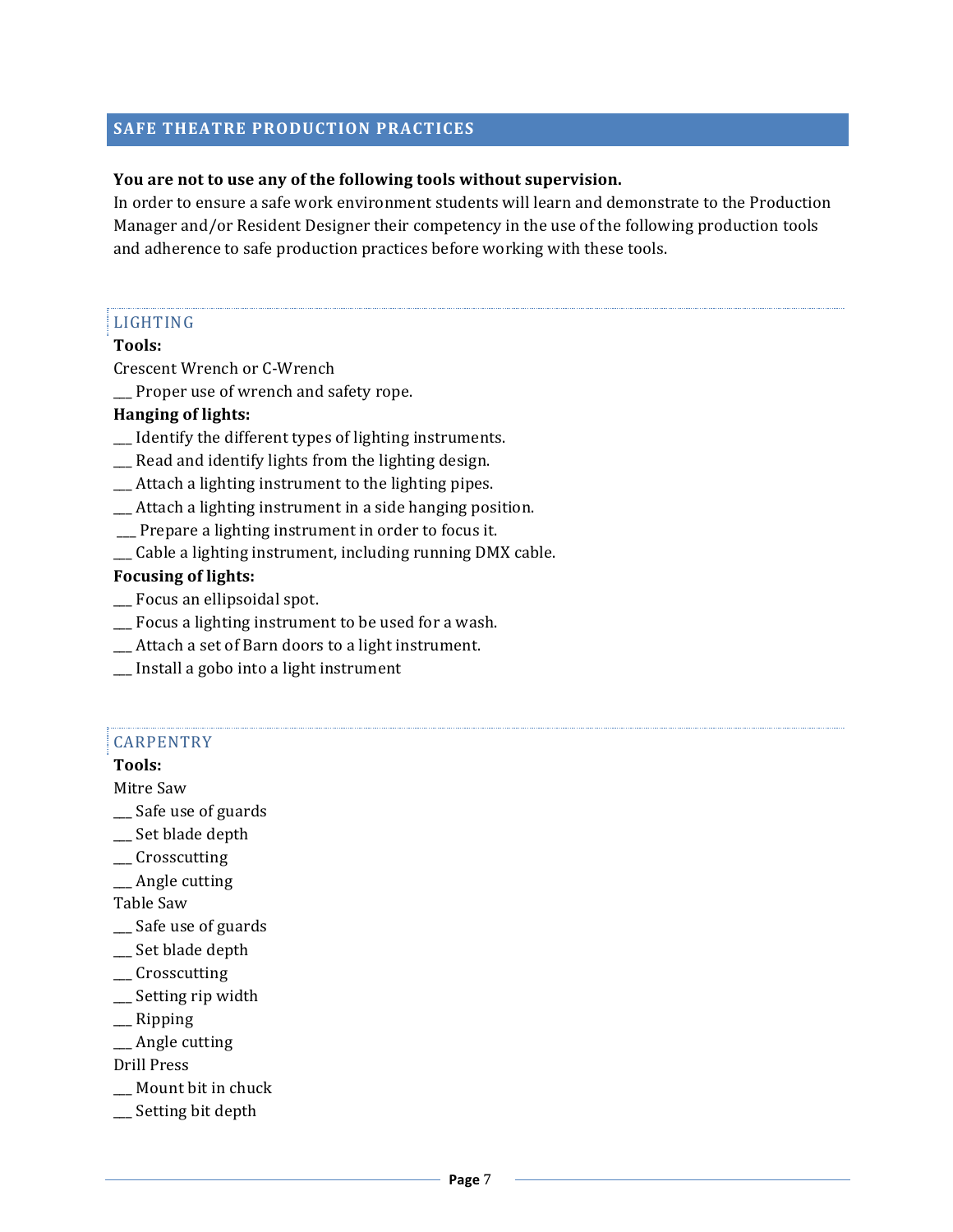\_\_ Boring a hole

Air tools

- \_\_ Set up air compressor
- \_\_ Attach air tools
- \_\_ Load air nailer and/or stapler

Jig Saw

- \_\_ Mount blade in chuck
- \_\_ Set safety guard
- \_\_\_ Cutting

Circular Saw

- \_\_ Safe use of guards
- \_\_ Set blade depth
- \_\_\_ Crosscutting

Drills

- \_\_ Mount bit in chuck
- \_\_ Boring a hole
- \_\_ Install and uninstall a screw
- \_\_ Replace and recharge battery

Safety gear

- \_\_ Use of ear protection
- \_\_ Use of eye protection
- $\Box$  Proper clothing to be worn in shop
- \_\_\_ Reviews shop rules and safety protocol

#### WARDROBE & PROPS

#### **Tools:**

Industrial Sewing Machine

- \_\_ Rethread Machine
- \_\_ Raise and lower stitcher foot
- \_\_ Remove and refill bobbin holder
- \_\_ Refill bobbin
- \_\_ Stitch forward and in reverse
- Domestic Sewing Machine
- \_\_ Rethread Machine
- \_\_ Raise and lower stitcher foot
- \_\_ Remove and refill bobbin holder
- \_\_\_ Refill bobbin
- \_\_\_ Stitch forward and in reverse
- Overlock Sewing Machine
- \_\_ Rethread Machine
- Raise and lower stitcher foot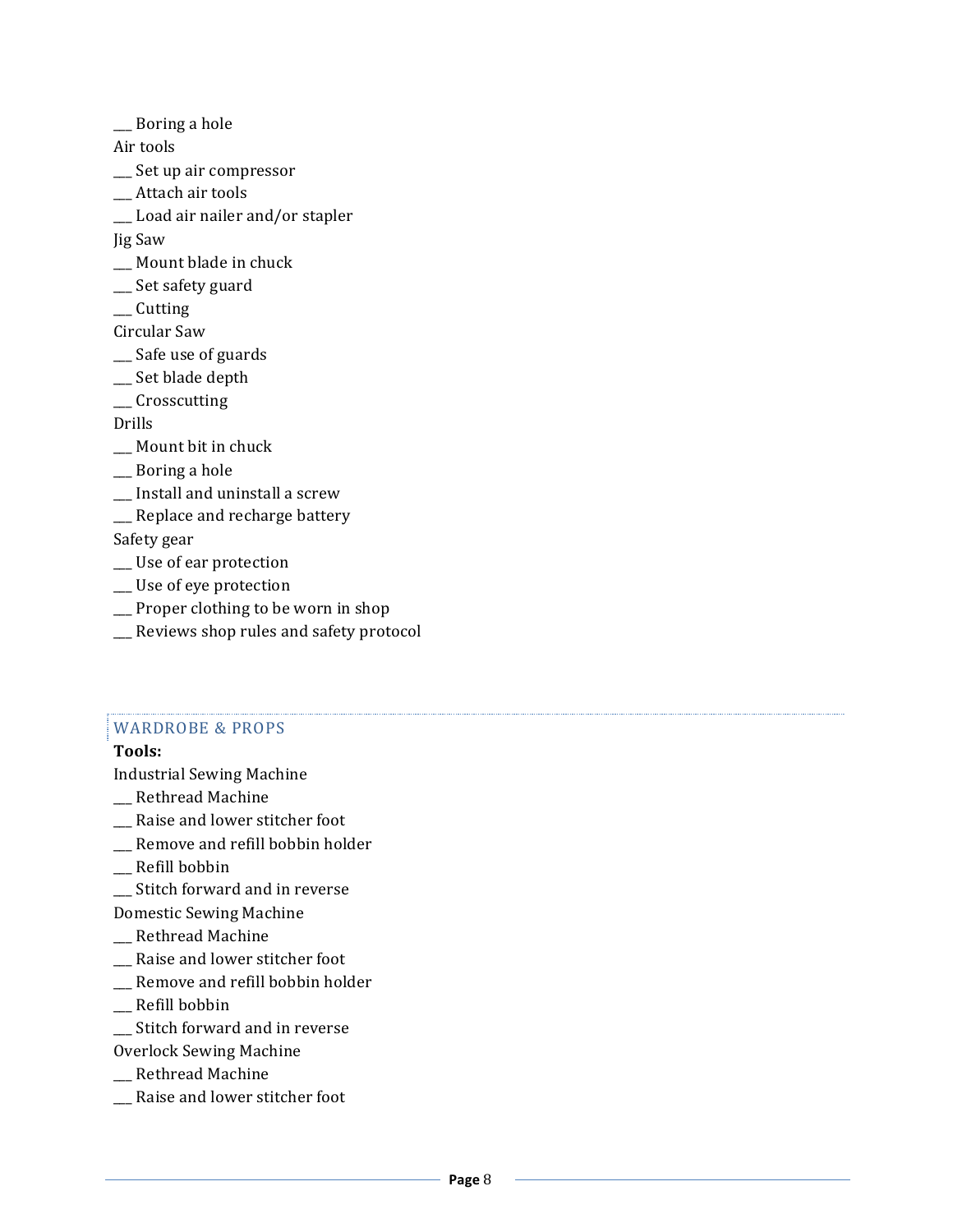\_\_\_ Stitch 

Steam Iron

\_\_ Iron with and without steam

\_\_ Refill water reservoir

Washing Machine & Dryer

- \_\_\_ Review settings
- $\rule{1em}{0.15mm}$  \_\_ Remove lint

Hand Sewing Tools

- \_\_ Sewing Needle
- \_\_\_ Straight Pins
- $\rule{1em}{0.15mm}$  \_\_ Thimble
- \_\_\_ Seam Ripper

**Cutting Tools** 

- \_\_ Replace blade on a utility knife
- \_\_ Use of a metal ruler and cutting board
- \_\_\_ Understand the difference between Paper Scissors and Fabric Scissors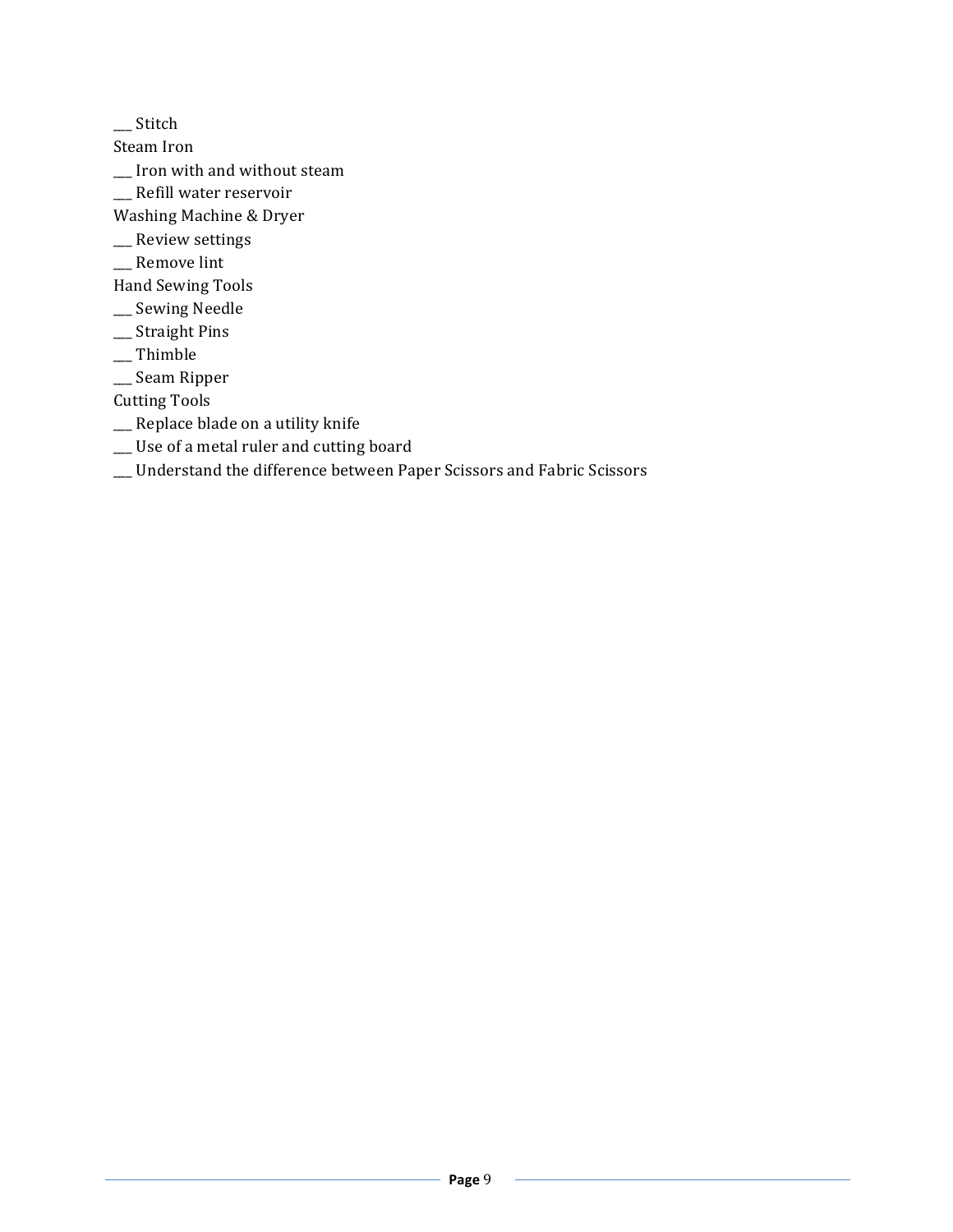# **PRODUCTION SHOP RULES**

These general rules apply to all areas of production and are there for your protection

- Wear appropriate clothing for the task at hand
	- o No loose clothing
	- $\circ$  Production work is often messy, ensure you wear clothes that you are okay getting stained
	- $\circ$  Closed toe shoes at all times
- **Do not work alone**
	- $\circ$  Inform the Production Manager and/or Resident Designer you are here and what area of the building you will be working in
- When finished ensure shop areas are clean, lights have been turned off and doors **have been locked**

#### COSTUME & PROP SHOP RULES

- Materials and Costume Stock are not to be removed from the shop without the express permission of the Production Manager and/or Resident Designer
- Students may borrow from costume and props storage for educational purposes only, please contact the Resident Designer to arrange a pull time
- Items borrowed are not to be altered to a point that it cannot be restored to original condition unless with the express permission of the Resident Designer, ex. Pants can be hemmed but must not have fabric cut from the hem or furniture cannot be painted

#### SCENE SHOP RULES

- Main shop area (Behind curtain) is NOT for storage.
- Shut the door of 161 when using tools
- When finished ensure the Power Lock Out has been secured
- Keep rehearsal area clear of set pieces and lumber scraps
- All tools must be returned to proper storage area when finished
- All lumber must be returned to either the large lumber storage or shelf above counter when finished
- **When Using All Power Tools**
	- $\circ$  Wear eve protection
	- o Wear ear protection
- **When Specifically Using Stationary Power Tools**
	- $\circ$  Close blue dust curtain
	- o Turn on dust extractor
	- $\circ$  Open blast gate for only one tool at a time.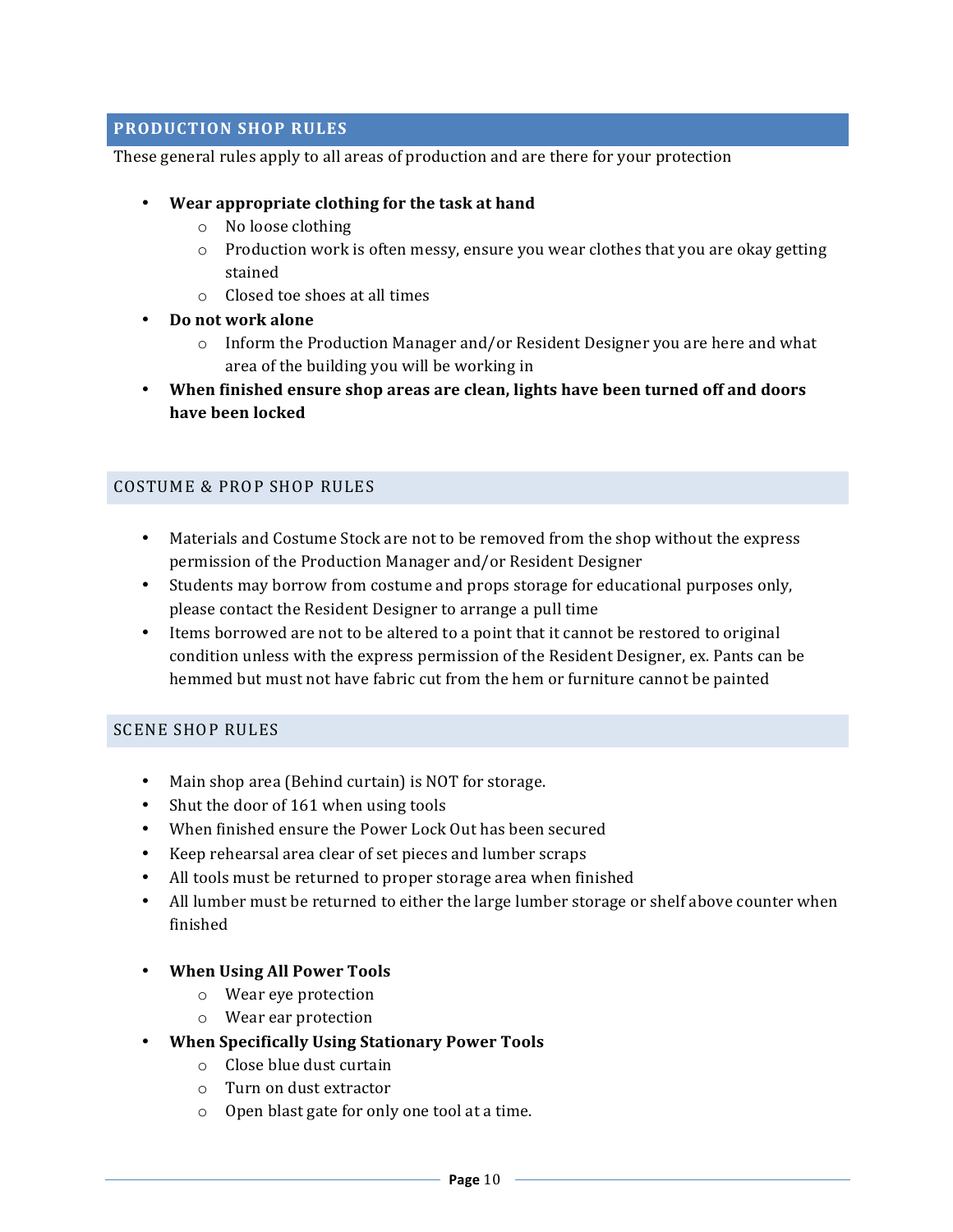# • **Cleaning**

- $\circ$  Dust mop floor in rehearsal area and shop at the end of work call
- $\circ$  Use shop vac to clean saws and counters
- $\circ$  Floor should be clear when using saws
- $\circ$  Place all scrap lumber in large garbage bins
- $\circ$  \*\*SAW DUST MUST GO IN SMALLER BIN WITH BLUE BAG\*\*
- $\circ$  \*\*NO SAW DUST IN THE LUMBER BIN!!!!!!!\*\*

# • **First Aid**

- $\circ$  There is a first aid kit located by the eye wash station.
- o Paul Del Motte is the first aid responder for the Purdy Crawford, his office is located behind the theatre.
- $\circ$  In the event that Paul is not in the building the numbers below are for medical attention
- o 2228- Security (Trained in First Aid and CPR)
- $\circ$  911- For Emergencies (If situation requires immediate attention)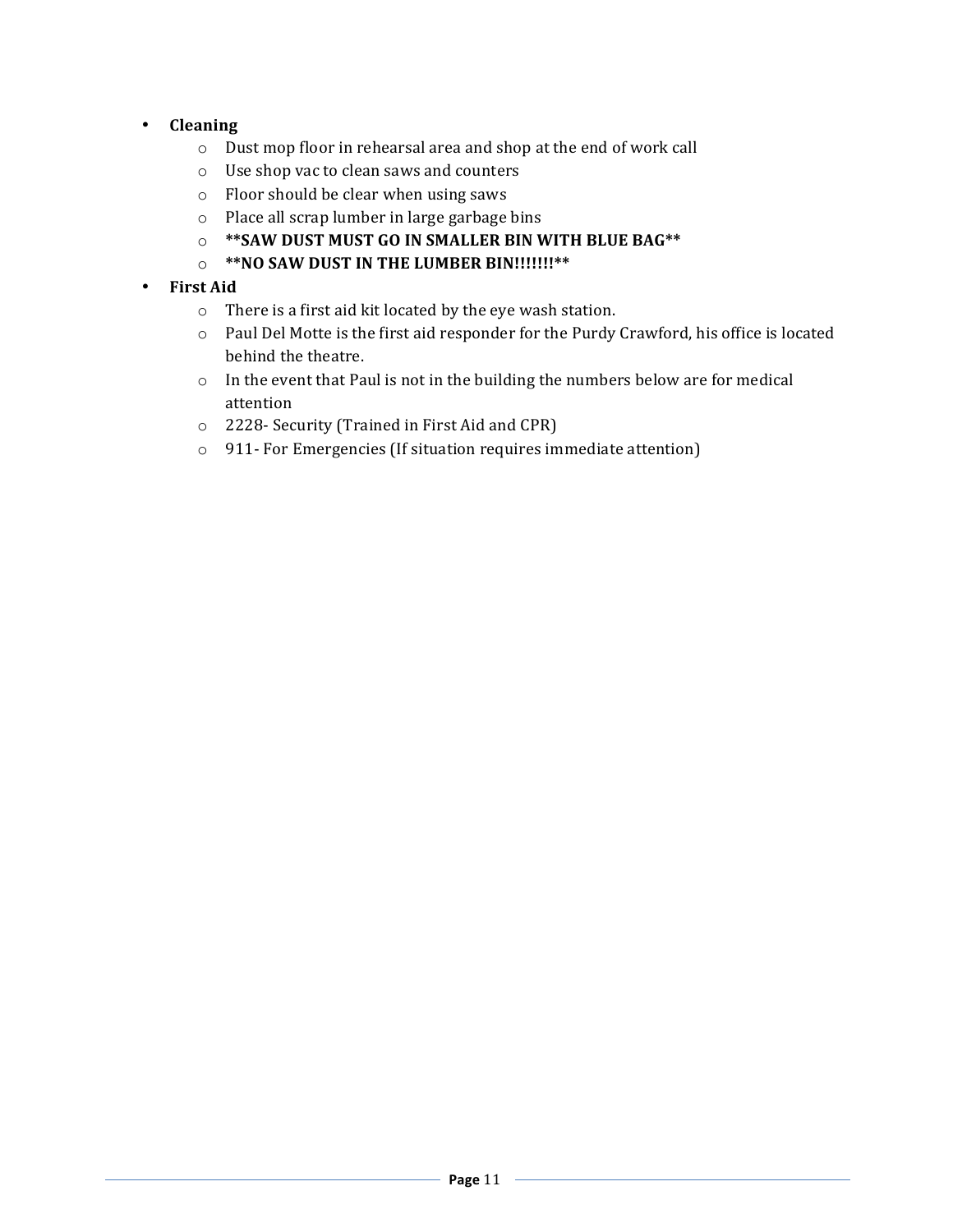#### PRODUCTION ROLES

# **PRODUCTION ROLES AT MOYTER-FANCY**

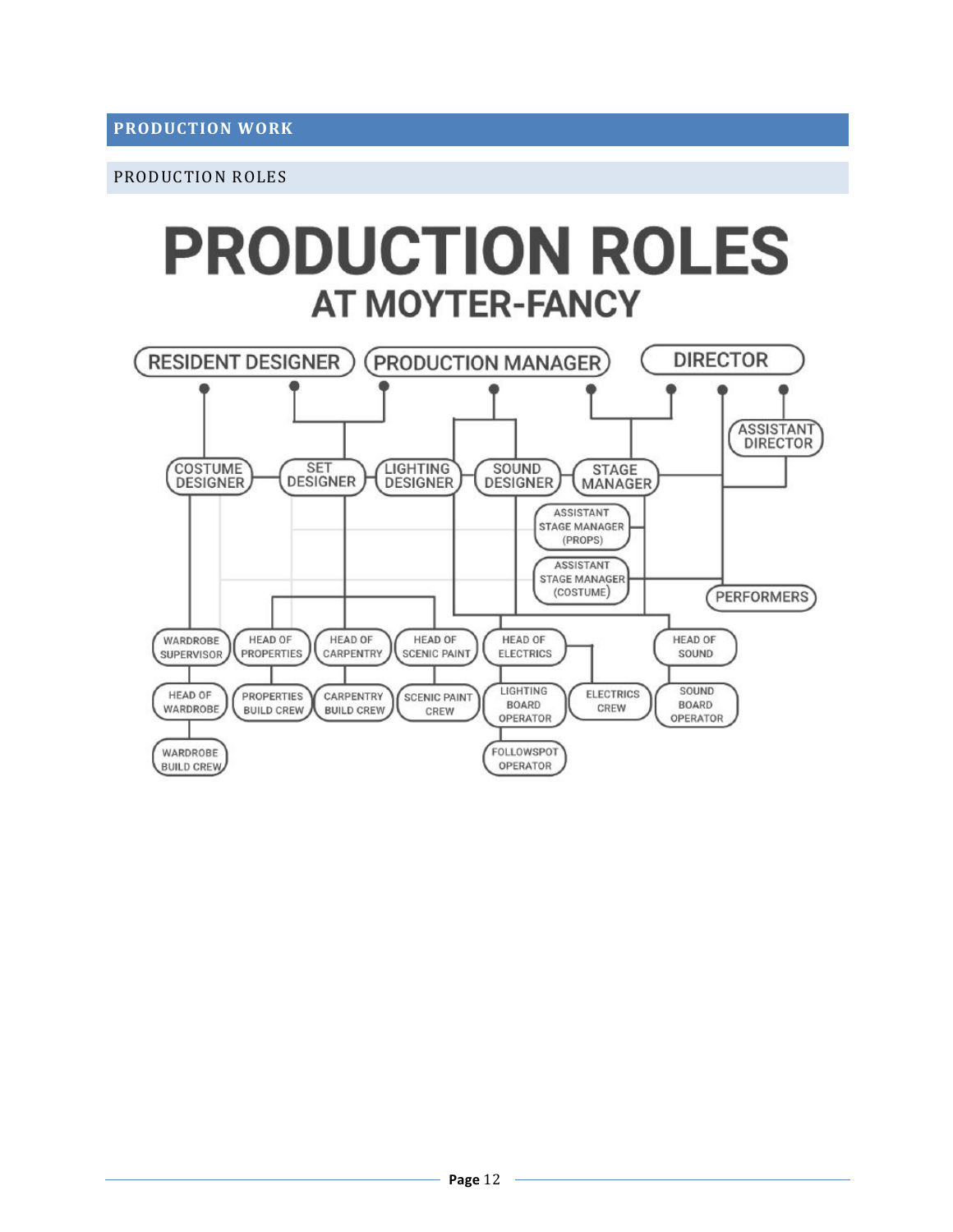# MOTYER-FANCY THEATRE PRODUCTION DEADLINES

| Event                           | Date                                        |
|---------------------------------|---------------------------------------------|
| <b>First Production Meeting</b> | 7 weeks                                     |
| Set Design Due                  | 7 weeks                                     |
| <b>Set Construction Begins</b>  | 6 weeks                                     |
| Theatre Get In/Tape Floor       | Sunday after previous show                  |
| Costume Design Due              | 6 weeks                                     |
| <b>Costume Build Begins</b>     | 6 weeks                                     |
| Rehearsal Props Due             | 5 weeks                                     |
| Show run for designers          | Sunday 10 days before opening               |
| Poster Due                      | Monday 9 days before opening                |
| Tech week begins                | Wednesday                                   |
| <b>Build Complete</b>           | Wednesday                                   |
| <b>Tickets on Sale</b>          | Wednesday                                   |
| <b>Lighting Design Due</b>      | Wednesday                                   |
| Poster Up                       | Wednesday                                   |
| <b>Lighting Hang</b>            | Thursday if possible                        |
| <b>Lighting Focus</b>           | Friday                                      |
| Sound Design Due                | Friday                                      |
| Sound Set Up                    | Friday                                      |
| Painting Complete               | Friday                                      |
| Props Due                       | Friday                                      |
| <b>Lighting Levels</b>          | Saturday 9-1 & 6-10                         |
| Run without Tech                | Saturday 2-5                                |
| Sound Levels                    | Sunday morning                              |
| Quick Change Costumes Due       | Sunday                                      |
| Q-Q or Tech                     | Sunday afternoon                            |
| Program info Due                | Sunday                                      |
| Director's Note Due             | Sunday                                      |
| <b>Costumes Due</b>             | Monday                                      |
| Program Posted                  | Monday                                      |
| Tech/Dress                      | Monday                                      |
| <b>Dress Rehearsal</b>          | Tuesday                                     |
| Program to Press                | Tuesday                                     |
| Opening                         | Wednesday                                   |
| Show                            | Thursday                                    |
| Show/Photo Call                 | Friday                                      |
| Show/Strike                     | Saturday                                    |
| Post Production Meeting         | Week after production or as soon thereafter |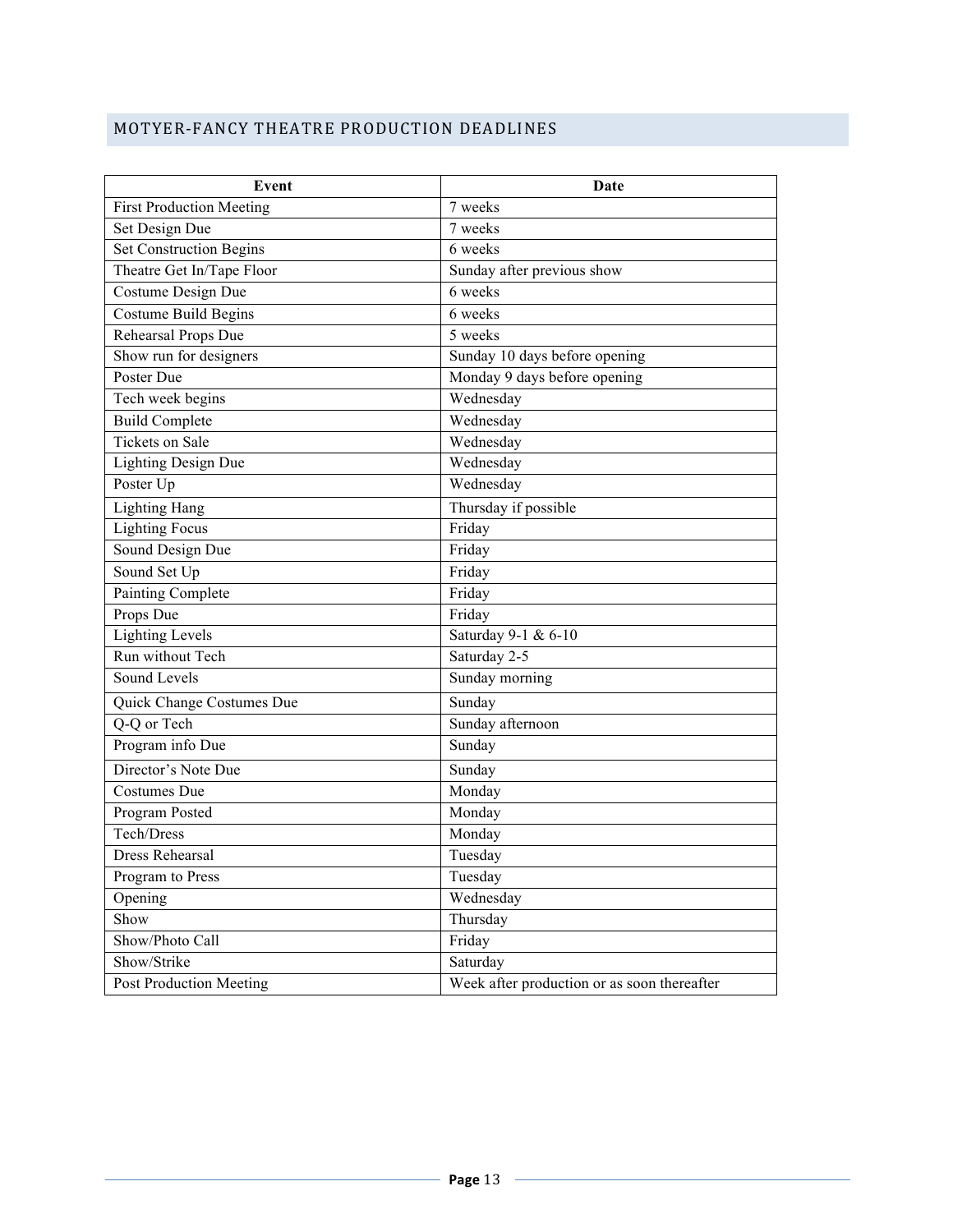# MOTYER-FANCY THEATRE PRODUCTION DEADLINES STUDIO

| Event                           | Date                                        |
|---------------------------------|---------------------------------------------|
| <b>First Production Meeting</b> | 7 weeks                                     |
| Set Design Due                  | 7 weeks                                     |
| <b>Set Construction Begins</b>  | 6 weeks                                     |
| Theatre Get In                  | Sunday after previous show                  |
| Costume Design Due              | 6 weeks                                     |
| <b>Costume Build Begins</b>     | 6 weeks                                     |
| Rehearsal Props Due             | 5 weeks                                     |
| Show run for designers          | Sunday 11 days before opening               |
| Poster Due                      | Monday 10 days before opening               |
| <b>Tickets on Sale</b>          | Wednesday                                   |
| <b>Lighting Design Due</b>      | Wednesday                                   |
| Poster Up                       | Wednesday                                   |
| Tech week begins                | Wednesday                                   |
| <b>Build Complete</b>           | Thursday                                    |
| <b>Lighting Hang</b>            | Friday                                      |
| Sound Set Up                    | Friday                                      |
| Sound Design Due                | Friday                                      |
| <b>Painting Complete</b>        | Friday                                      |
| Props Due                       | Friday                                      |
| <b>Lighting Focus</b>           | Saturday                                    |
| Run without Tech                | Saturday                                    |
| <b>Lighting Levels</b>          | Sunday                                      |
| Sound Levels                    | Sunday                                      |
| Run without Tech                | Sunday                                      |
| Director's Note Due             | Sunday                                      |
| Program info Due                | Sunday                                      |
| Quick Change Costumes Due       | Monday                                      |
| Q-Q or Tech                     | Monday                                      |
| Costumes Due                    | Tuesday                                     |
| Program Posted                  | Tuesday                                     |
| Tech/Dress                      | Tuesday                                     |
| Dress Rehearsal                 | Wednesday                                   |
| Program to Press                | Wednesday                                   |
| Opening                         | Thursday                                    |
| Show/Photo Call                 | Friday                                      |
| Show/Strike                     | Saturday                                    |
| Post Production Meeting         | Week after production or as soon thereafter |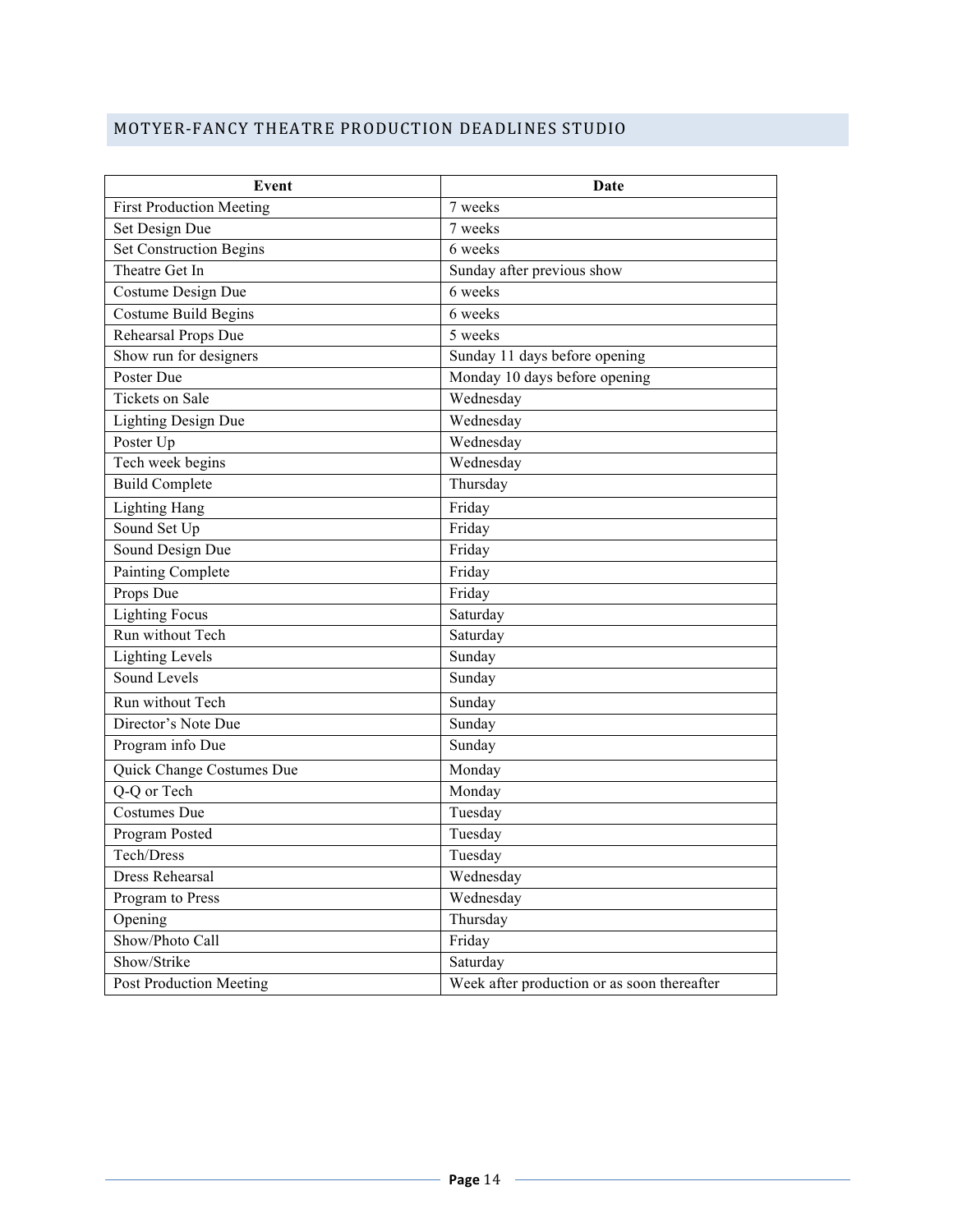# **DESIGN**

# GUIDELINES FOR STUDENT DESIGN

The Production Manager and the Resident Designer are available to provide advice and assistance to all student designers.

#### OBJECTIVE: SET AND COSTUME DESIGN

The director and designers work together to arrive at design concepts that will enrich the experience of the audience.

#### FUNCTIONS: SET AND COSTUME DESIGNERS

The designers create and assemble all the paperwork and visual materials, which are necessary to convey the aesthetic and technical details of the designs so that crews can build the designs. The designs must conform to budget constraints, to availability and experience levels of the crew, and to time constraints.

The designers work with other members of the production team to ensure that designs are finished on time and under budget.

#### THE WORK OF THE SET DESIGNER (PAPERWORK AND SUPPORTING MATERIALS)

The set designer is responsible for paperwork and supporting materials. Normally, the set designer will present their work as Preliminaries, receive feedback from both the director and production team, make adjustments to the paperwork and supporting materials and resubmit as Finals. These can include the following:

**Ground Plan (GP)**: A bird's-eye view of the set pieces as they will be located in the Motyer-Fancy Theatre, drawn to  $1/4$ " scale  $(1/4" = 1'-0"$ . Multiple ground plans may need to be drawn if you need to show movement of set pieces for scene changes. Beyond being used to install the set within the theatre, the GP is important for the Stage Management team to accurately set up the rehearsal space and for the Lighting Designer to plan their own design.

**Cross-section (CS)**: A view of the set as if it were cut along the Centre Line (CL) of the theatre used to determine that heights of set pieces will fit with in the space and to confirm audience sightlines, drawn to  $1/4$ " scale  $(1/4" = 1'-0")$ .

**Elevations:** These drawings show the individual set pieces as if viewed straight on in plan, front and side (section) view. They are regularly drawn in either  $1/2$ " or  $1$ " scale  $(1/2" = 1'-0"$  or  $1" = 1'-1$  $0$ ") depending on the level of detail that is required to express the design accurately to the production team. These are important as they are the primary means of communication to your carpentry team on how build your set pieces.

**Renderings:** Coloured, two-dimensional pictures of the set. If there are set changes, renderings will show each change. The rendering(s) may consist of a perspective drawing of the set. This may be all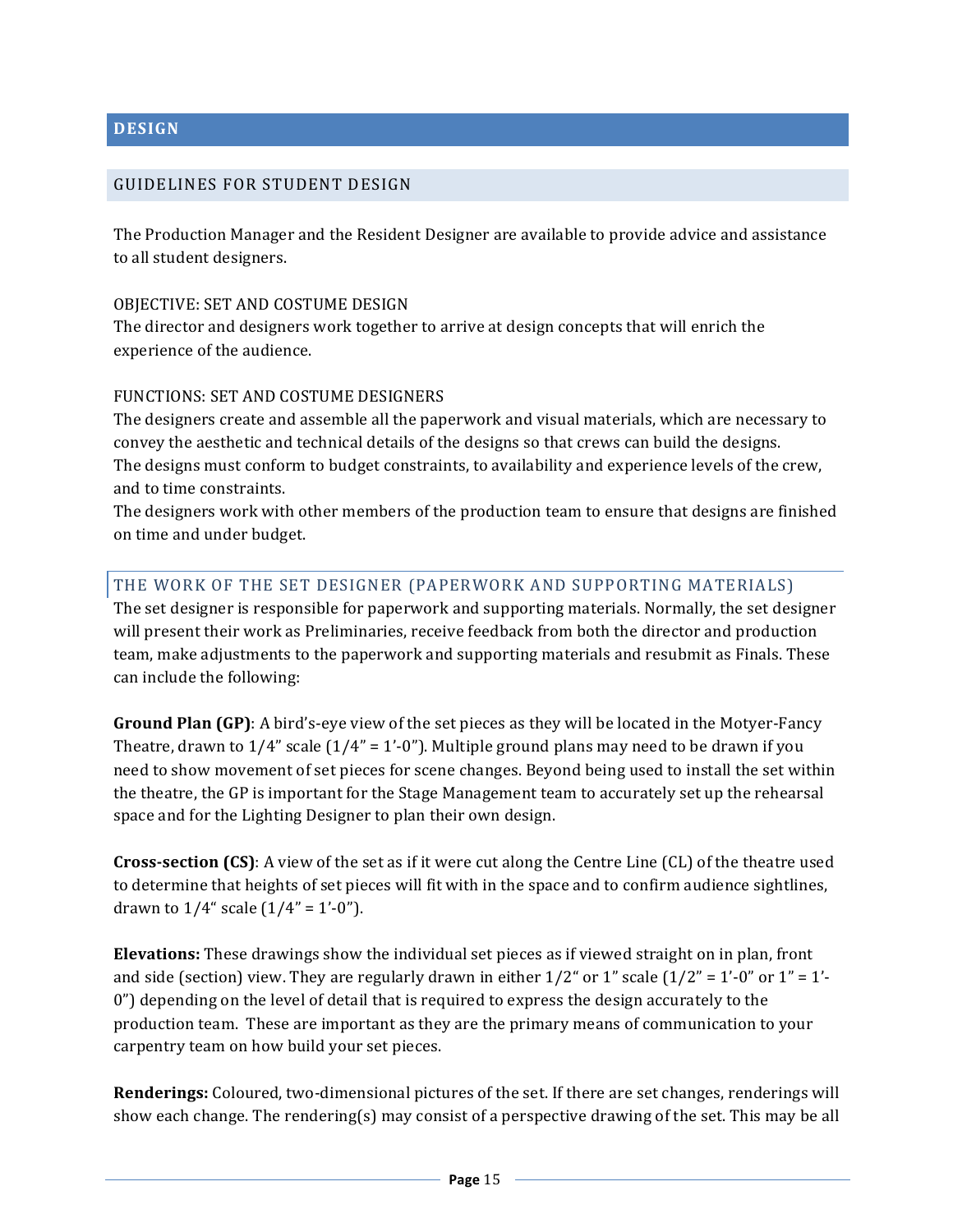that is needed to convey the set design concept to the director and to the set painters. Sometimes Elevation drawings are painted, then passed on to the set painters

**Set models:** Alternatively, or in combination with renderings, a three-dimensional scale model of the set design may be needed. The set model is either  $1/4$ " or  $1/2$ " scale.  $(1/4" = 1'-0"$  or  $1/2" = 1'-1'$ 0"). The first step is to build a black model box in your chosen scale that is representational of the theatre including key elements of the theatres architecture, such as Centre Line (CL), Setting Line (SL), walls, mezzanine, seating, and exits. This is usually built using black foamcore. Next build a white model, using mat board, balsa wood, and/or any materials, which will convey the look of the set. If material used to build a white model is not white, it is painted white before being presented to director and production team for consideration so that those viewing it can focus more on the overall space and spatial relationships being conveyed instead of design details. This is what is called a preliminary model. Once this has been accepted, the white model is then painted, becoming your final model. Any changes to the set model should be made before it is painted. The painted set model guides the scenic artist and paint crew.

**Props List**: Created in consultation with the director, it should include any furniture, set decoration and hand props that will be required for the production. Special notation should be made of any props that are considered Running props (running refers to any prop that will be consumed through the run, eg. food that is eaten on stage or a letter that is ripped up each performance). It is encouraged to include any visual reference with your list to aid in the props creation. Please see Resident Designer for Props List Template.

# THE SET DESIGN TEAM

THE TEAM INCLUDES THE FOLLOWING PEOPLE:

**The Production Manager** approves the drawings, after calculating the cost of materials, the time needed to build the set and the availability of crews to build the set. The PM supervises the Head Carpenter.

**Head Carpenter** guides the carpentry crew in the construction of individual set pieces and their installation in the theatre. The head carpenter is guided by the drawn elevations and the set model. As the set designer you will need to be in regular contact with the Head Carpenter to answer any questions and/or problem-solve issues as they arise.

**The Stage Manager** attends all acting rehearsals or arranges for an Assistant Stage Manager to attend for the SM when they are unable to attend. It is the designer's responsibility to provide a  $1/8$ " = 1'-0" scale ground plan to the SM for blocking purposes. The SM is the liaison between director and designer, when design changes need to be made due to discoveries arising out of the rehearsal process.

Requested changes arising after the set design deadline has passed should be minor, or easily accommodated. The Production Manager mediates when the Designer considers a request to be unreasonable.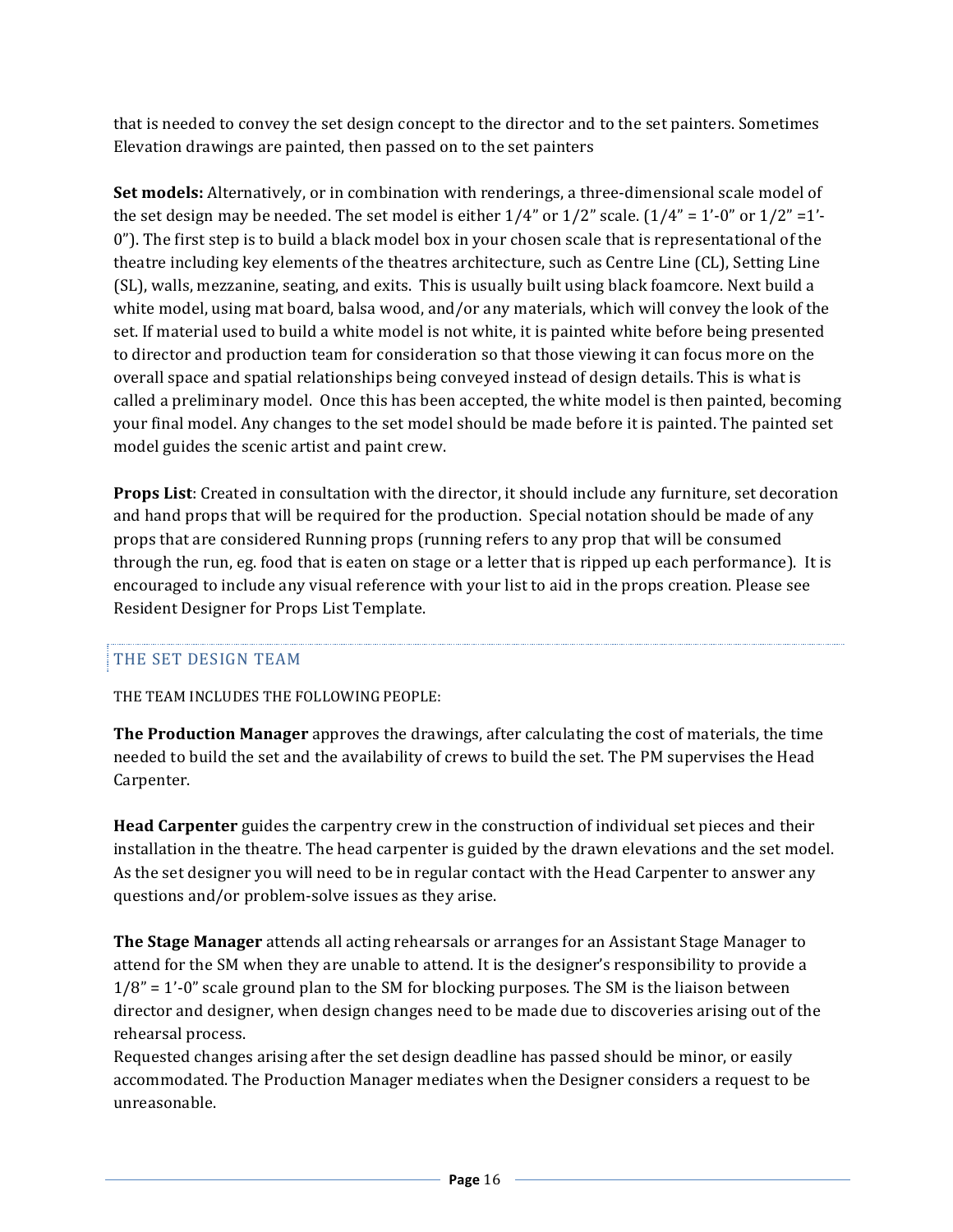Please see Stage Management document for full responsibilities. (pg. 32)

**The Scenic Artist, or Paint Crew Chief** supervises the paint crew in painting the set. The scenic artist is guided by observing the painted set model and any paint renderings provided by the set designer. The Set Designer will often serve as scenic artist.

**The Head of Properties** will build, buy and/or borrow properties based on the provided properties list, consulting with the designers about the look and function of the properties.

# SET DESIGN TIMELINES

**Ten weeks before the opening** (with design finals due seven weeks before the opening) - First meeting with Director, within a week of being appointed. In preparation for the first meeting, the set designer reads the play multiple times. First, for an overall sense of the play for pleasure, then to discover design concepts, and to identify any technical requirements.

#### **Nine weeks before the opening**

- Preliminary Ground Plan, Cross-section, Elevation drawings and white model are delivered to the Production Manager.

#### **Seven weeks before the opening**

- Final Ground Plan, Cross-section, Elevation drawings and painted model are delivered to the Production Manager and set construction begins. It is the designer's responsibility to provide a  $1/8$ "  $= 1'$ -0" scale ground plan to the SM for blocking purposes.

At this time the Acting Scenic Artist purchases paint and related supplies. In consultation with Production Manager and Head Carpenter, they will create a paint call schedule based on when the theatre and set pieces are available to paint. The calls should be posted in advance on the call board in the back hall with email notifications made to the Director of Drama, all Drama Instructors and Drama department newsletter to ensure distribution to x669 students, students needing course related production hours, and volunteers.

# THE WORK OF THE COSTUME DESIGNER (PAPERWORK AND SUPPORTING MATERIALS)

The costume designer follows a similar timeline to that of the set designer, from first reading of the script to opening night. The costume designer's paperwork and supporting materials include the following items, listed in order required. Please see Resident Designer for paperwork templates.

**Preliminary Renderings and Research**: These are basic pencil outlines and/or collages of your initial thoughts on the costumes of each individual character to be shared for with director. Renderings should be done on standard letter size paper  $(8.5" \times 11")$  or larger. The designer is encouraged to include any and all visual research organized by character.

**Final Renderings**: These are to be full-colour drawings. These may be your preliminary pencil outlines with adjustments and colour added. In some cases, group renderings are created in order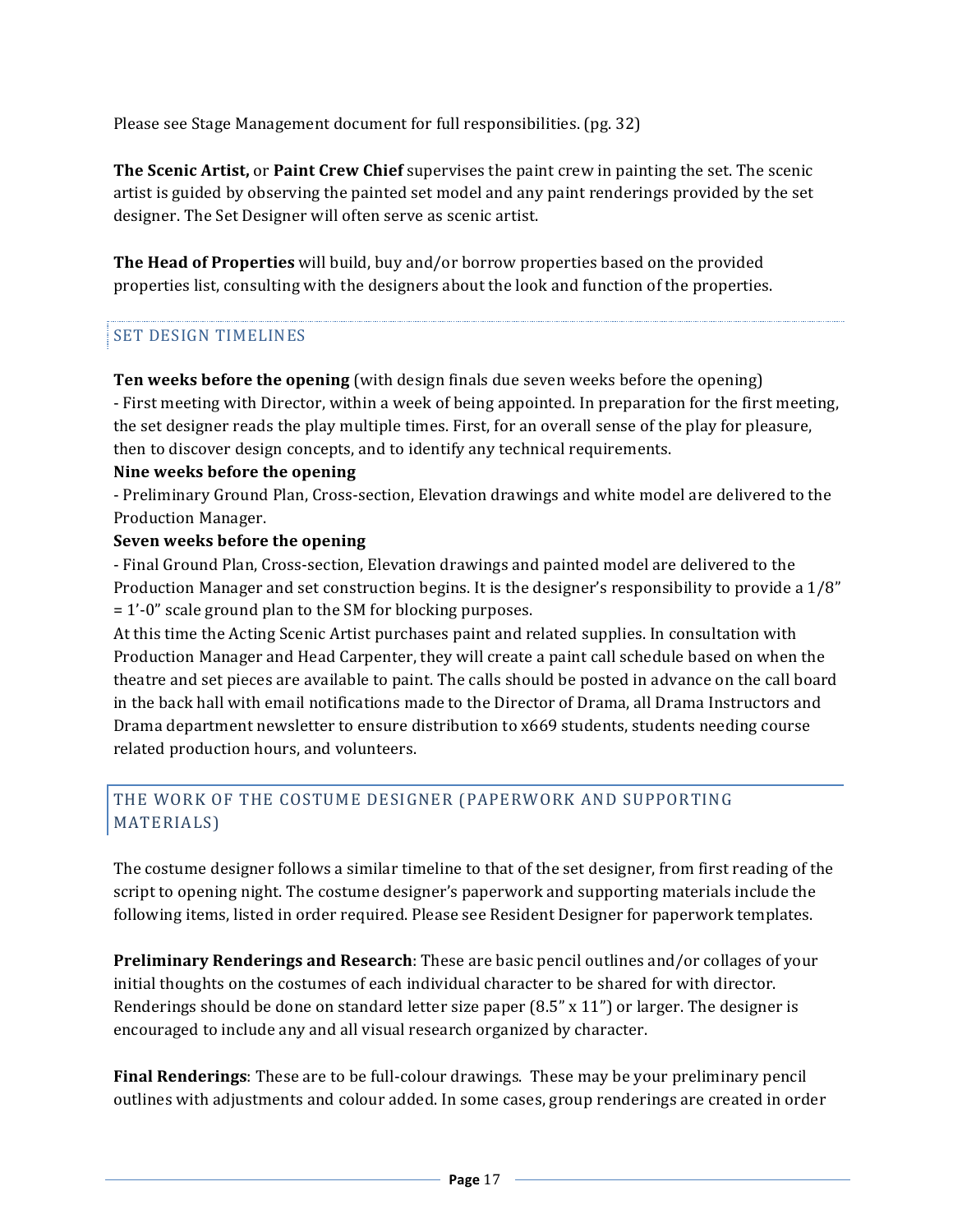to convey what the grouping will look like on stage. Each rendering may be swatched. Swatches are small sample pieces of the fabric used in the creation of the costume. The rendering should include the character's name, the designer's signature, the theatre name, the play title and the date of completion of the rendering. These are to be shared with the director for final approval.

**Costume List**: The preliminary list is created alongside the preliminary costume renderings as it is useful when finalizing the costume design with the director. The final costume list should include every single costume and accessory that the costume shop will be supplying to each performer, with all items listed under actor names or character names in the order they are to be worn. Please see Resident Designer for Costume List Template. This will be used to create an individual Costume List for each performer to be posted in change rooms as reference, the Laundry List and the Performance Costume Checklist.

**Costume Chart:** This is optional for small cast productions, and very useful when casts are large, and/or many costume changes are called for. The costume chart lists actors and scenes in a grid format, with actor names down the left side, and scenes listed horizontally across the top of the page. This format makes it easier to view changes for each character at a glance. Please see Resident Designer for Costume Chart Template.

**Measurement Charts:** For each performer, a standard group of measurements are taken. Performer measurements can be taken as soon as the cast list is posted. Accurate measurements are essential for designers when purchasing and building costumes. Please see Resident Designer for Measurement Sheets and Measurement Cheat Sheet Templates. If you have not conducted measurements before, the Resident Designer can help demonstrate how they should be conducted.

**Laundry List**: A list noting how each individual costume piece should be handled when cleaning. It should note whether a piece should be machine washed, hand washed, French laundered (sprayed with alcohol), ironed and/or steamed. Please see Resident Designer for Laundry List Template.

**Performance Costume Checklist:** Created using the Final Costume List this should include blank columns for each technical dress, dress rehearsal and performance in which the Head of Wardrobe can check off that the costume pieces are present and ready for each performance.

# THE COSTUME DESIGN TEAM

The costume design team includes many of the same people as the set design team, as well as people who are costume design specialists.

**The Wardrobe Supervisor** functions in the costume shop similarly to the Production Manager. The WS consults with the Designer on the viability of their designs, determining the crew and time needs of the design. They will create a costume work call schedule. The calls should be posted in advance on the call board in the back hall with email notifications made to the Director of Drama, all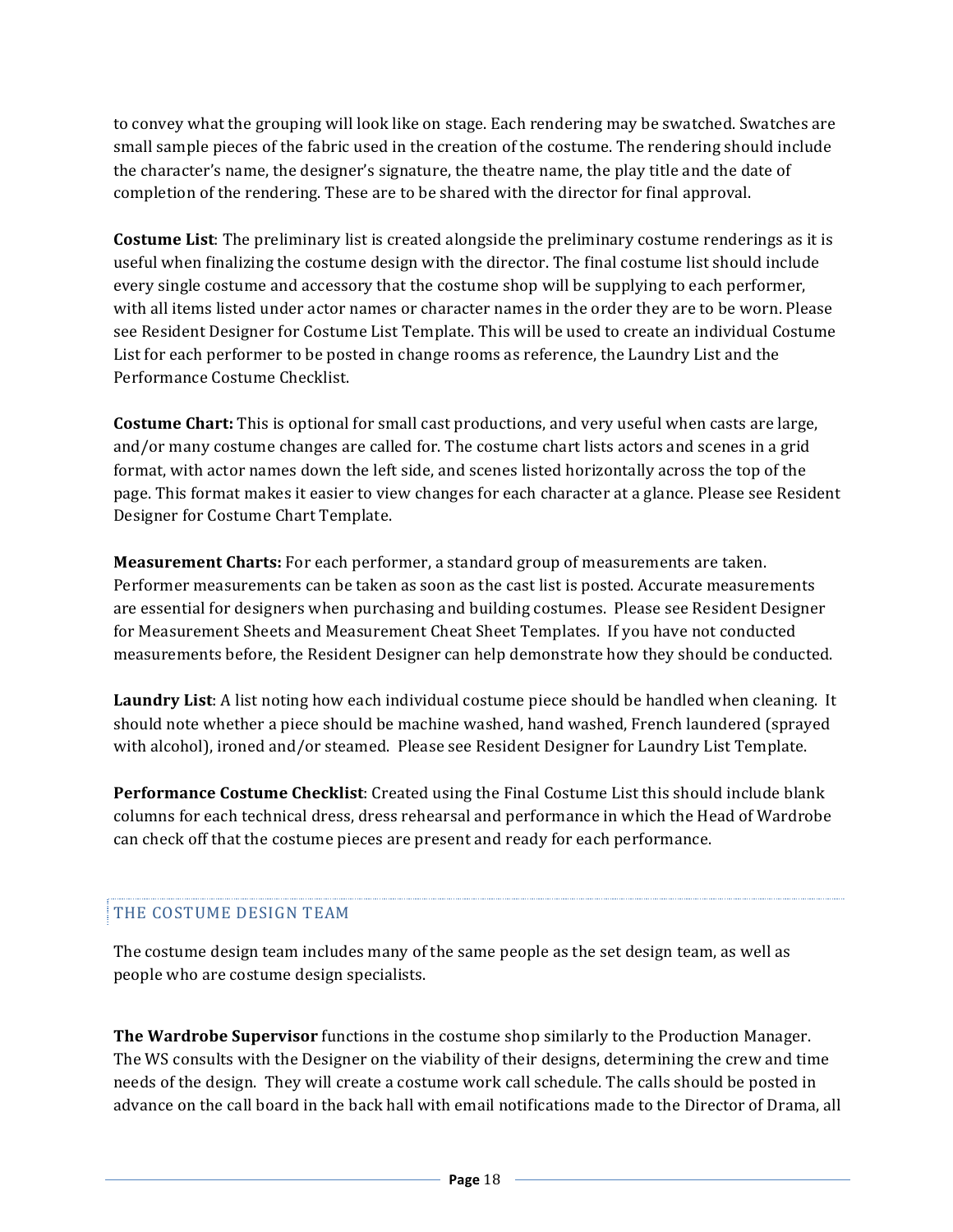Drama Instructors and Drama department newsletter to ensure distribution to x669 students, students needing course related production hours and volunteers. They also supervise the Head of Wardrobe and the costume shop crew. This role is normally filled by the Resident Designer.

**Head of Wardrobe** works alongside the Wardrobe Supervisor and Designer to ensure the construction and purchasing of costume pieces, and is responsible for running the costume shop in the Wardrobe Supervisor's absence. The head of wardrobe is guided by final costume renderings, costume list and measurement sheets. They will also be responsible for care and maintenance of costumes during the run of the show. As the costume designer you will need to be in regular contact with the Resident Designer to answer any questions and/or problems, and solve issues as they arise. 

**Quick Changes:** Head of Wardrobe is responsible for ensuring quick change costumes are ready for Q2Q and will be responsible for rehearsing quick changes, with the costume ASM and the actors. This will occur as part of the Q2Q.

**The Stage Manager** is the liaison between director and designer, informing the designer when minor changes are needed to the costumes. The Wardrobe Supervisor contacts the SM when actors are needed for measurements and fittings, and the SM communicates this information to the performers.

Requested changes arising after the costume design deadline has passed should be minor, or easily accommodated. The Production Manager mediates when the Designer and/or Wardrobe Supervisor considers a request to be unreasonable.

# LIGHTING AND SOUND DESIGN

Please see Production Manager for all paperwork and templates.

The Production Manager, who is also the Technical Director of the Motyer-Fancy Theatre, is available to provide advice and assistance. He is available at  $364-2234$  or pdelmotte@mta.ca.

- 1) OBJECTIVE: LIGHT AND SOUND DESIGN
	- a) The director and designers work together to arrive at design concepts that will enrich the experience of the audience.
- 2) FUNCTIONS: LIGHTING AND SOUND DESIGNERS
	- a) The designers create and assemble all the paperwork and visual materials, which are necessary to convey the aesthetic and technical details of the designs.
	- b) The designs must conform to budget constraints, to availability and experience levels of the crew, and to time constraints.
	- c) The designers work with other members of the production team to ensure that designs are finished on time, and under budget.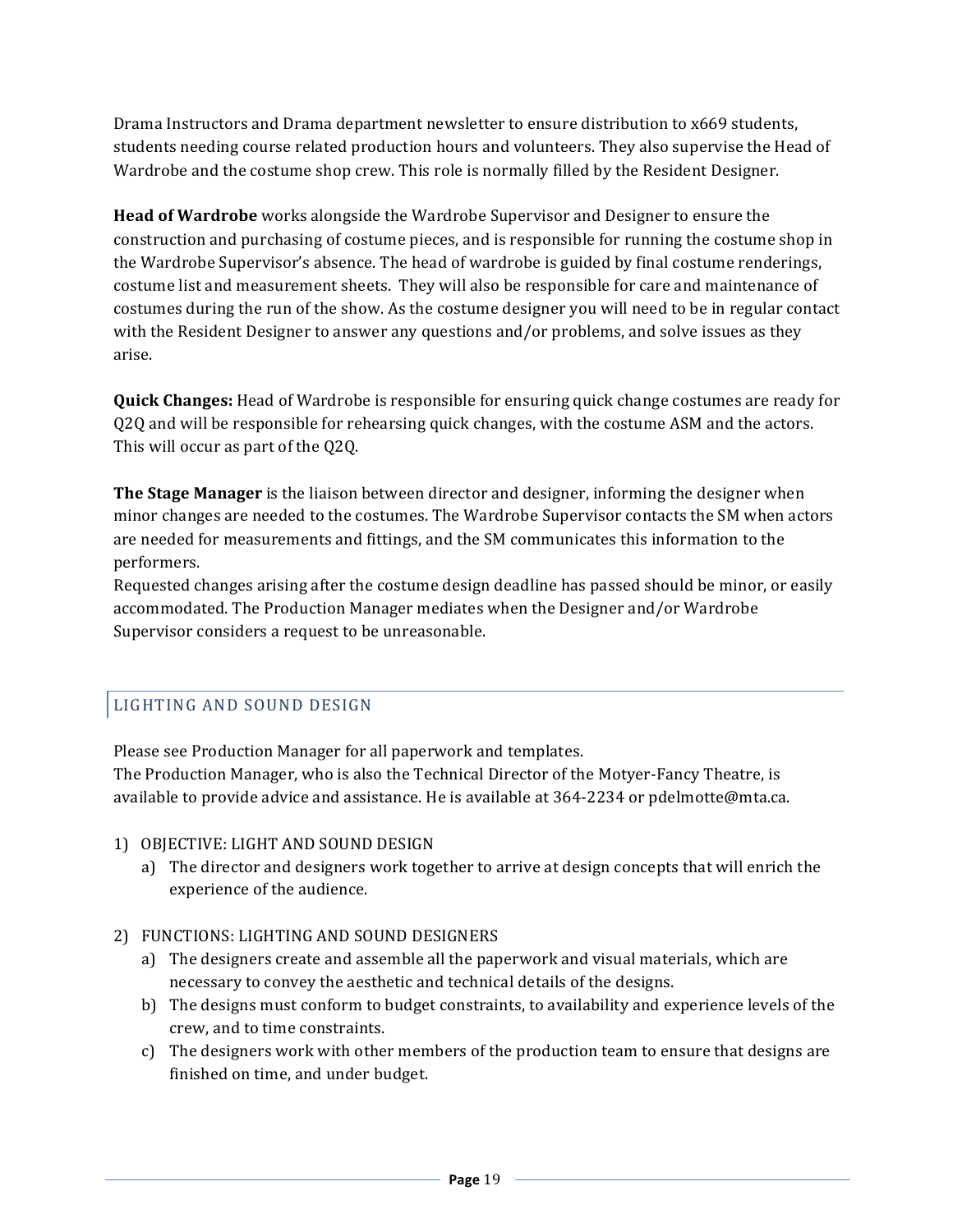- 3) PROCESS LIGHTING DESIGN
	- a) Read the play There are three basic "reads" of the text:
		- i) Fast- as you would a book (general overview)
		- ii) Slow- while taking notes (specific technical and design needs)
		- iii) Yes/No- what you can and cannot do according to budget and equipment
	- b) Attend the first read-through in order to hear the text and to put faces to the characters.
	- c) Review concepts for set and costume designs:
		- i) In reviewing the concept for the set design, you are looking for features, possible restrictions and colours. In reviewing the concept for the costume designs you are looking for colour, style and how the costumes will be interacting with the set.
	- d) In the first meeting with the director (six weeks before opening), discuss the director's concept, find out in which direction they are heading with the staging of the play and outline your preliminary design ideas.
	- e) At this point you are ready to go in and watch the play (the "1st Watch"), keeping an eye open for several things:
		- i) what the director has done with the script
		- ii) their use of stage and set
		- iii) flow and pace of the piece
		- iv) potential cues
	- f) At the second meeting with the director (between three and four weeks before opening), the lighting designer confirms positions and blocking and presents the more definite ideas that have evolved since the first meeting.
	- g) During the "2nd Watch" the designer:
		- i) Chooses cueing locations (where the cues occur) and marks them in the script.
		- ii) Establishes blocking for "specials" (lights which highlight a special area on stage).
		- iii) Establishes "practicals" with set designer (lights that will not be in the grid such as table lights and floor mounts) and chooses their locations.
		- iv) Identifies traffic patterns (where the actors are moving) in order to establish how much of the stage is in use, wash areas, diagonals, corridors, etc. **Consult with SM blocking notes.**
	- h) Pictures to paper:
		- i) The drafting of the lighting plot, which is done 8-9 days before the opening, includes the positioning of instruments in the grid and circuiting (do not forget practicals).
		- ii) Paperwork (See PM for paperwork and templates)
			- (1) Instrument schedule list of all instruments used.
			- (2) Dimmer/hookup schedule hook up of dimmers to channels.
	- i) Tech week (A Paper Tech (a preliminary talk-through of cue points in the prompt script attended by Director, SM, Designers as required) may be called at the beginning of tech week)
		- i) THE HANG which is run by the Master Electrical (MLX), starts by Day 6 (i.e., six days before opening) and is the hanging and circuiting of all instruments as per the lighting plot.
		- ii) THE FOCUS is run by designer and includes pointing and gelling all instruments.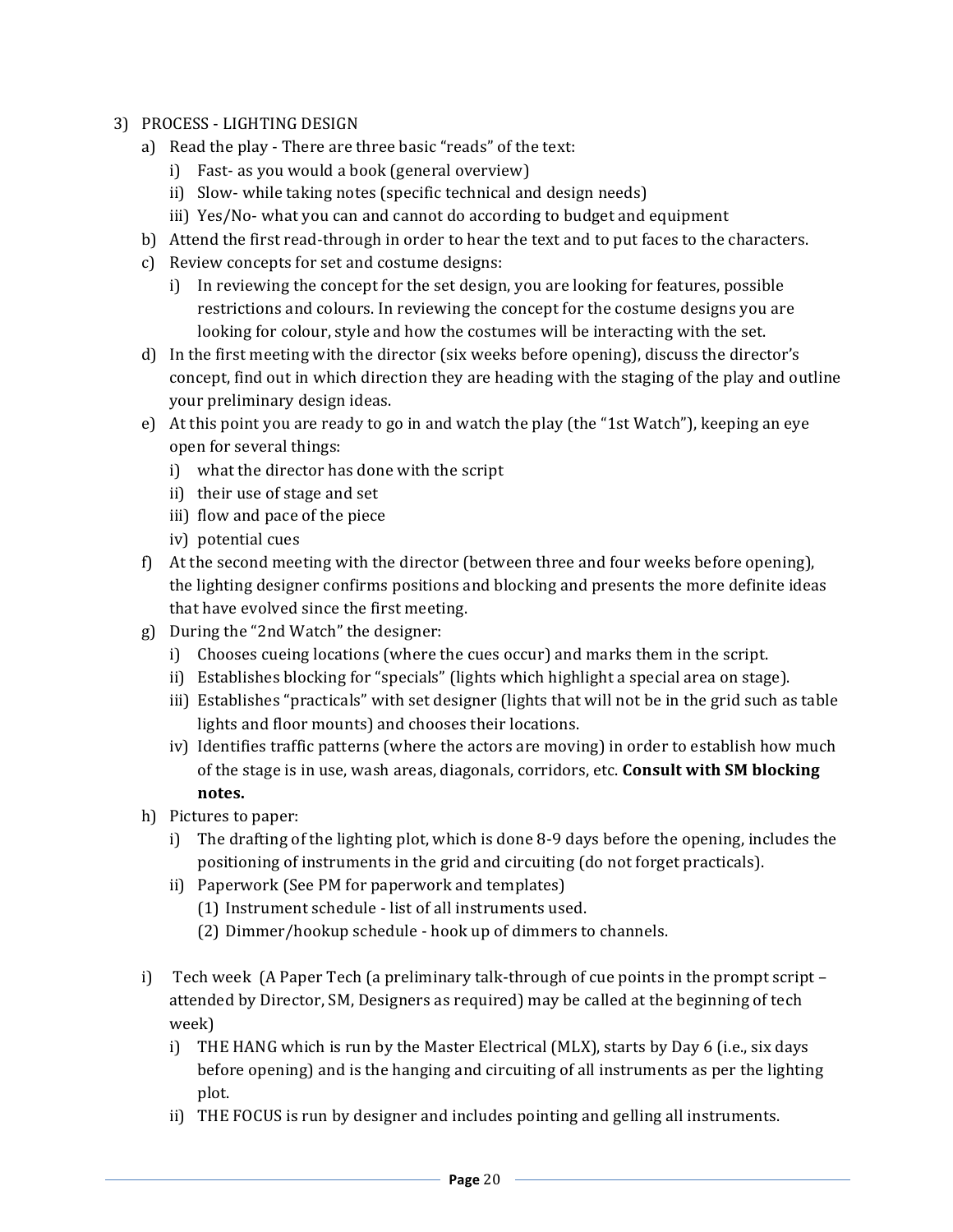iii) THE LEVEL SET is the point at which the design takes shape. Present at the level set are the designer, MLX, walker (usually ASMs), SM, and the director. If possible, the designer should review cueing points in the script and pre-build cues prior to the level set. The designer builds cues by calling individual instrument levels, which are then entered into the board by the MLX. The designer confirms the "look" of the cue with the director. The point at which each cue is called ("call point"- page and line of text) is chosen by the designer, confirmed with the director and then given to the SM to be entered into the prompt script. It is also at this time that the "count" of each cue is given (the amount of time to elapse between the beginning of the cue and its completion). Be aware of timing of cues with sound and music.

In order to plan the amount of time a level set will take, you should plan on building 12-15 cues per hour.

- j) Trimming the show
	- i) Remember that levels are only a starting point. The lighting designer watches techs and dresses in order to modify levels, counts and call points. Always consult with the director before making major changes and identify mis-cues (cues that were accidentally called early or late by the SM and do not actually need to be changed) before modifying.

#### 4) PROCESS - SOUND DESIGN

- a) Read the play There are three basic "reads" of the text:
	- i) Fast- as you would a book (general overview)
	- ii) Slow- while taking notes (specific technical and design needs)
	- iii) Yes/No- what you can and cannot do according to budget and equipment
- b) "Sound" the script by identifying:
	- i) Directed cues (dog bark, thunder)
	- ii) Transition cues (sound or music to cover set changes or changes in time)
	- iii) Soundscapes (music, background effects, rain, bar, wind)
	- iv) Practical sounds (doorbell, phone, gunshots)
	- v) Pre- and post-show music
- c) Source the sounds by choosing from live, pre-recorded, composed or fabricated sounds.
- d) TIMELINE: 6 weeks from opening Meeting with Director (discuss direction of production) 3 weeks from opening – Preliminary sounds (meeting with Director) 1 week from opening - Final sounds
- e) Determine the sound rig keeping several things in mind:
	- i) The recording and manufacturing of sounds
	- ii) Where are the sounds coming from (in order to locate speakers)
	- iii) Is there a need for microphones?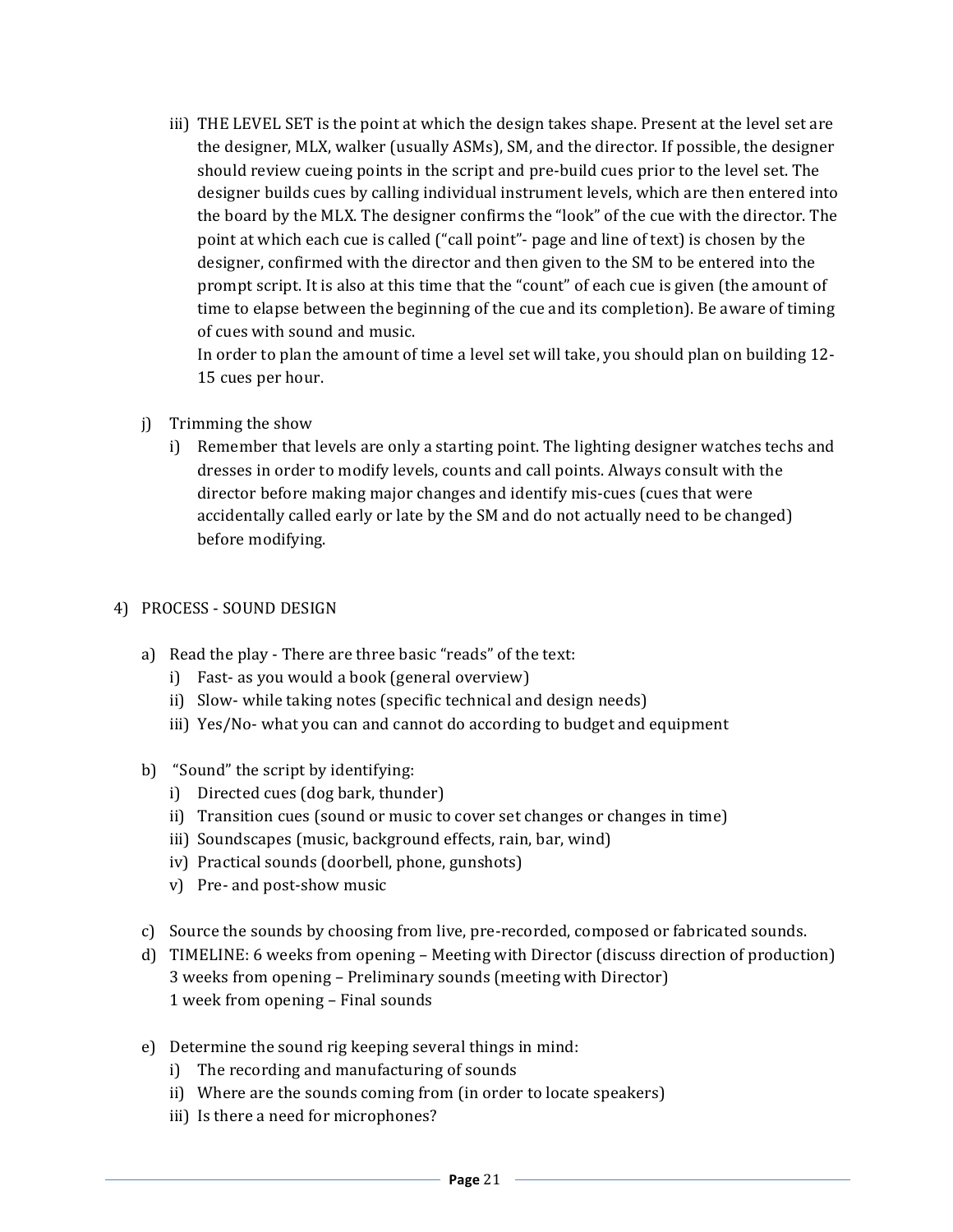- iv) What are the show sound requirements (Is there a band?)
- v) What are the means of playback  $(Q$ lab and/or Foley)
- f) Paperwork (See PM for paperwork and templates)
	- i) Sound cue sheets
	- ii) Base plot with connections
	- iii) Label the sound board
- g) To achieve an effective sound design, remember:
	- i) Sound takes time to record and manufacture, it should not be done at the last minute.
	- ii) Always check levels from the house not through the booth speakers.
	- iii) When choosing levels for effects and cues, be aware of the action on stage and set the level accordingly.
	- iv) Soundscapes: establish mix and then lower to background level.
	- v) Band sound: check all instruments separately, then run songs to balance levels.
	- vi) Singers: balance the sound to support, not overpower them.
- h) Tech Week (A Paper Tech (a preliminary talk-through of cue points in the prompt script attended by Director, SM, Designers as required) may be called at the beginning of tech week)

Friday before – set up day. Speaker locations, mic locations, any additions to the existing sound rig Sunday before – THE LEVEL SET is the point at which the design takes shape. Present at the level set are the designer, sound op, SM, and the director. If possible, the designer should review cueing points in the script and pre-build cues prior to the level set. The designer builds cues by calling individual cue levels, which are then entered into the board by the sound op. The designer confirms the "sound" of the cue with the director. The point at which each cue is called ("call point"- page and line of text) is chosen by the designer, confirmed with the director and then given to the SM to be entered into the prompt script. It is also at this time that the "fades" of each cue are set (the amount of time to elapse between the beginning of the cue and its completion). Be aware of timing of cues with lighting.

- i) Trimming the show
	- i) Remember that levels are only a starting point. The sound designer watches techs and dresses in order to modify levels, counts and call points. Always consult with the director before making major changes and identify miscues (cues that were accidentally called early or late by the SM and do not actually need to be changed) before modifying.
- j) Pre-Show (Sound op)
	- ii) Do sound check for live sounds and bands.
	- iii) Make sure all gear is in working order for effects.
- 5) IMPORTANT:
	- a) Once the sound check has been completed do not disconnect any gear.
	- b) Once the rig is set up, leave sound gear on.
	- c) Remember to turn on the program sound amp.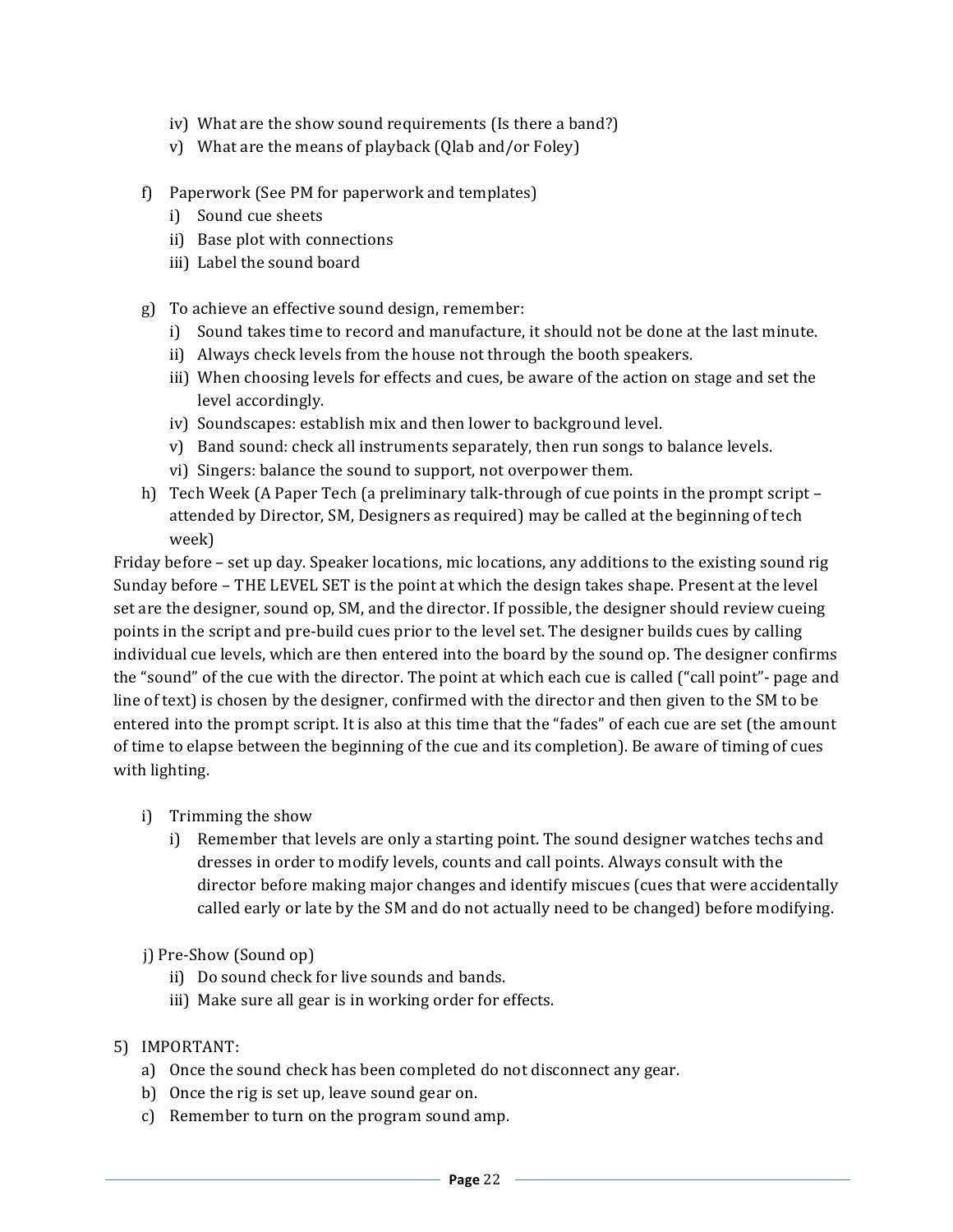# **Supporting documentation**

There are two binders in the booth with manuals for the operation of the lighting and sound boards these include cheat sheets for basic operation and programing.

There are how-to videos on the Sound Mac about the operation of Qlab, which is our sound playback software.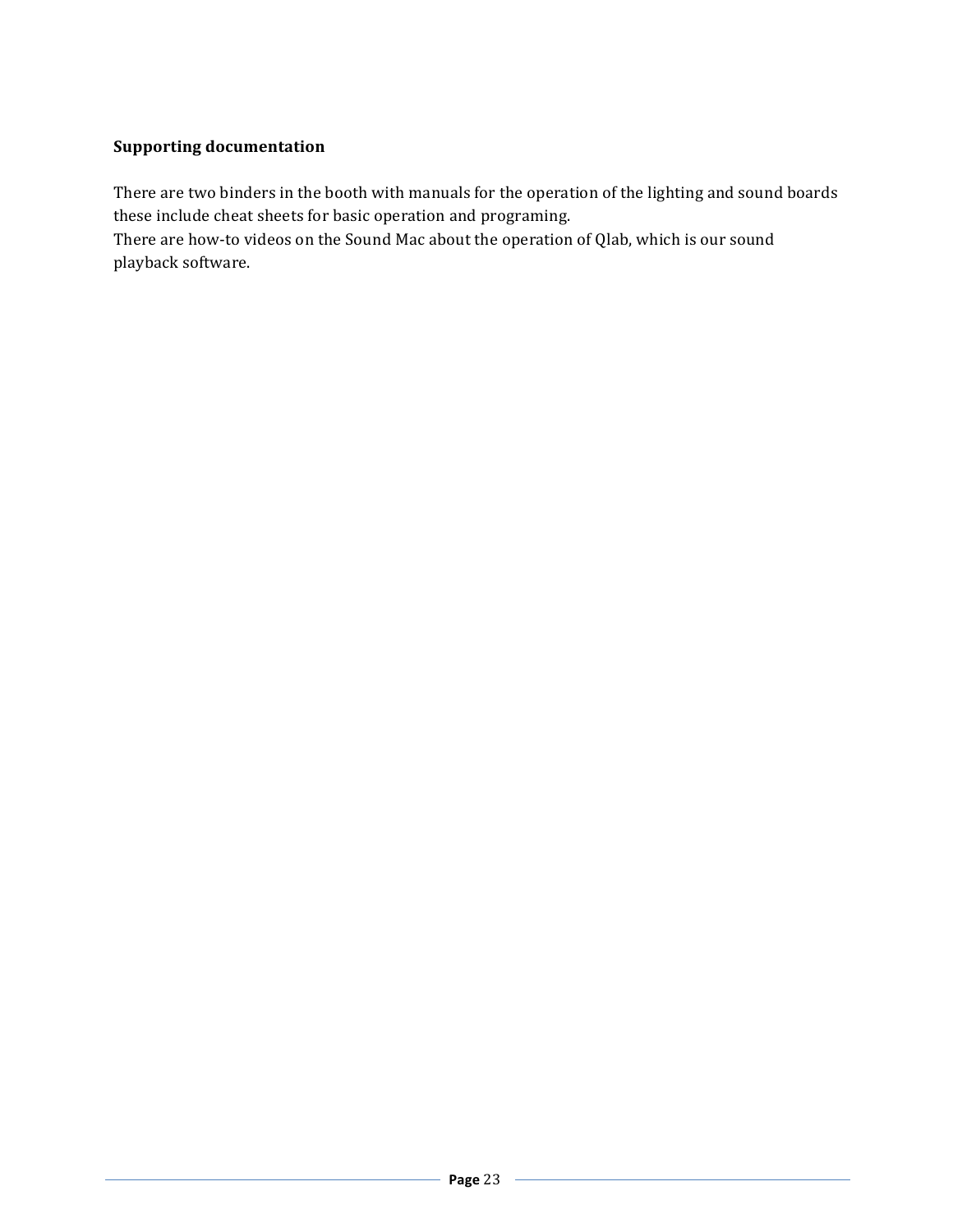# GUIDELINES FOR STUDENT DIRECTORS

- 1) Planning your Project in consultation with a Faculty/Staff mentor
	- a) Faculty and Staff members who teach in the Drama Program will be happy to advise you regarding criteria for play selection, creating a timeline and helping you meet your directing objectives.
	- b) Your play selection and project proposal must be submitted for either the Season Selection (Deadline late January), or the 4011 adjudication (Deadline early March).
- 2) Choosing a Script
	- a) Sources include: The Ralph Pickard Bell Library, The Samuel French Catalogue, which you will find at www.samuelfrench.com, and the Playwrights Guild of Canada Catalogue at http://www.playwrightsguild.ca/pgc/. For scripts from this region contact the Playwrights Atlantic Resource Centre  $\frac{\text{http://www.playwright}statlantic.ca/\text{whose library of scripts is}$ here on the MtA campus.
	- b) A suitable script is one that is short in length and has a small cast to allow the student director to grow and succeed.
		- i) Choose a script between 30 and 45 minutes in length. (Allot approximately 2 mins of performance time per page of text)
		- ii) Look for a script with definite stylistic and/or content challenges that will enable you to develop a clear statement of directorial concept and objectives
		- iii) Look for scripts with a small cast (Recommended 2-6)
		- iv) Look for a script that is possible to cast from the Mount Allison community
		- v) Consider scripts by playwrights you have studied
		- vi) Consider scripts by writers who are relevant to your courses
- 3) Performance rights
	- a) Performance rights must be secured immediately upon confirmation of show dates.
	- b) You will need to provide the name and contact information of the rights holder to the Production Manager. (Information on how to secure rights is often printed in the early pages of a published script)
	- c) Once this information has been received, the Production Manager will complete a purchase order requisition.
	- d) Credit for performance rights must appear in the program.
- 4) Script analysis
	- a) You should discuss script analysis with your faculty advisor.
	- b) Read your script many times, paying careful attention to dialogue, the dramatic structure, possible technical elements, non-verbal behaviour and potential for stage interpretation.
	- c) Observe stage directions to help with ideas, but remember, they are only a guide!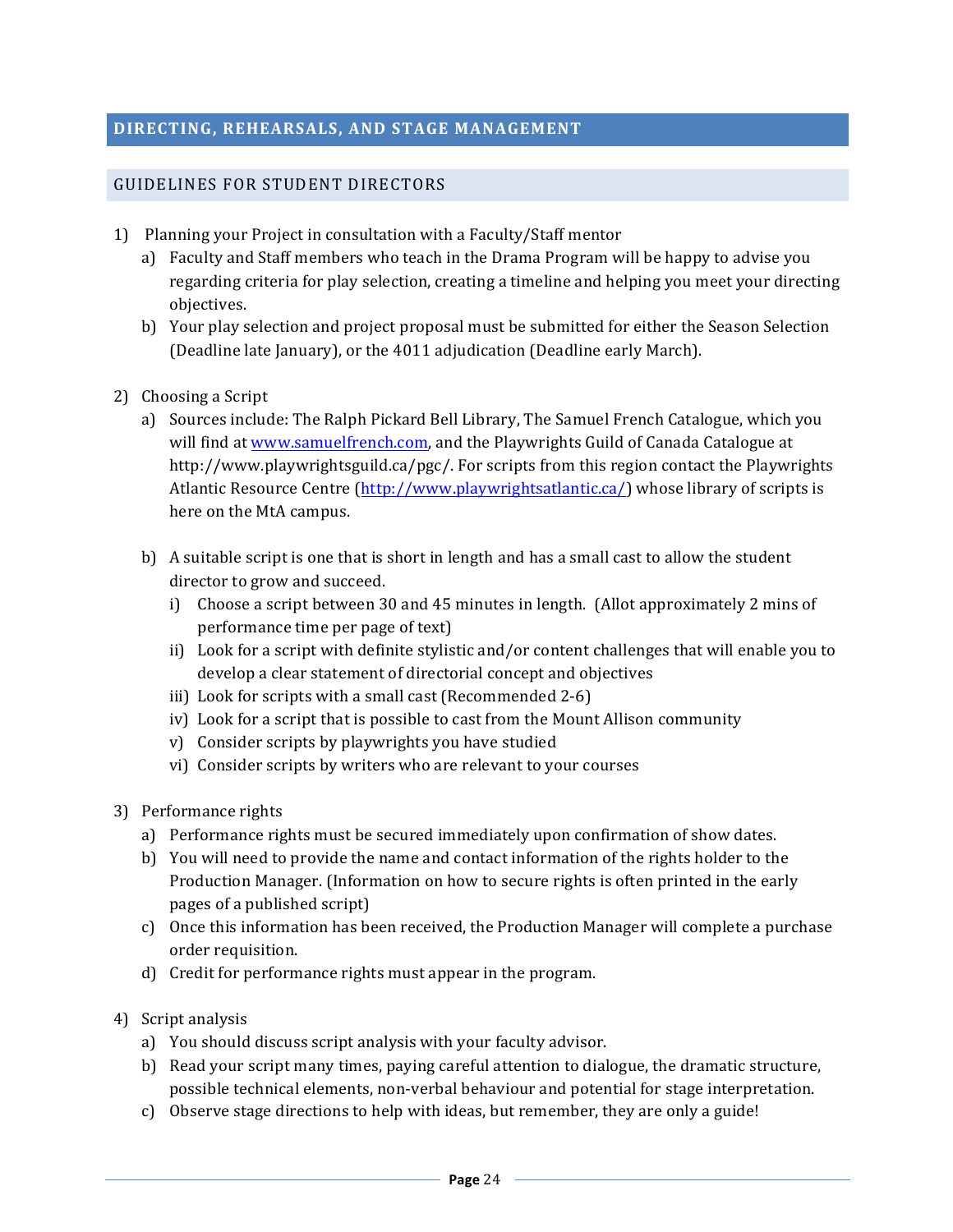- d) When you direct a play remember your course readings in which you looked for such elements as themes, rhythms, style, period and cultural signifiers. These readings, and your own analysis of the script, will provide you with a position on the play, and will help you to direct it effectively.
- 5) Crewing
	- a) In consultation with the Production Manager directors should identify a stage manager and designer for EACH DEPARTMENT (set, costumes, lighting and sound).
	- b) The director-designer process is a collaborative one, with all participants contributing to the final product. This subject is covered in Drama 2161, 3151, and 3161, and will also be covered in the Drama Program / Motyer-Fancy Theatre Design Guidelines. See also Critical Landmarks, below.
- 6) The Design Process
	- a) The director should think about the elements of design required for their play and find individuals to head each design area (set/props, costumes/make-up, lights, sound) at the BEGINNING of their process.
	- b) When planning your production timelines, keep in mind that the set design will impact directly on your work with the cast. Apart from providing the socio-cultural and/or imaginary context for the dramatic action, the set design inherently shapes the nature, qualities and rhythms of the blocking. It will prove itself a virtual "blueprint" for movement on stage. For this reason, the set design process should be completed by the time you begin rehearsals. At the very least, the Ground Plan will be required for you and your cast to work productively. Keep in mind your designs will need to rely primarily on existing stock.
	- c) The director and designers meet several times for dialogue and sharing of their ideas.
	- d) During the first meeting, you will have an opportunity to share your directorial vision with the designers to guide your creative collaboration. Come prepared to share ideas about the aesthetic and technical requirements that need to be incorporated into the design.
	- e) In subsequent meetings, you will work gradually toward a consensus for the look of the production and evaluate the workability of the design to realize the production successfully within the limited budget.
	- f) Please review the design guidelines for further details about the process and steps involved, and the materials the designers will prepare to develop the design vision fully (paperwork, drawings, elevations, renderings, set models, thumbnails, etc.) before final approval.
- 7) Before you audition
	- a) Before you hold auditions, be sure to address the following:
		- i) What are you looking for in each character?
		- ii) Note that the Motyer-Fancy Theatre recommends a non-traditional/blind approach to casting
		- iii) Decide what your audition materials and exercises are (memorized monologue, sight pieces, improv, group audition, etc.)
		- iv) Determine how long each appointment will take
		- v) Indicate in advance whether there might be callbacks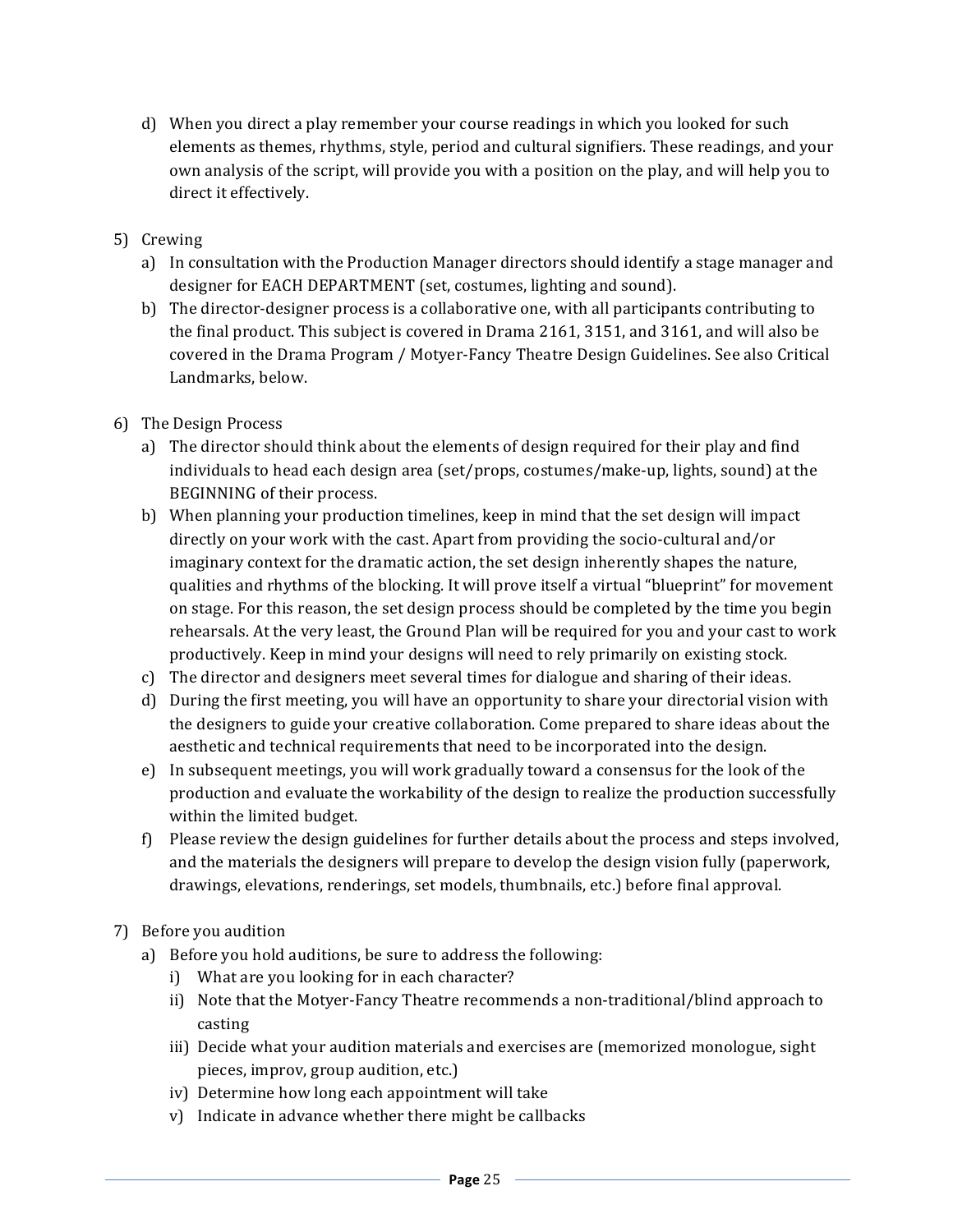- vi) Develop a scheduling form for actors to fill out detailing their other time commitments. (See Production Manager for template)
- b) It is very important that you call for auditions in an open manner:
	- i) Post your audition call on the Motyer-Fancy Theatre callboard, post information in the weekly newsletter and on Facebook well in advance. Directors have also had good results putting audition posters on residence callboards and around campus.
	- ii) Announce your project with enthusiasm
	- iii) Encourage everyone who is interested to audition
	- iv) Assure them that the process will be inviting and inclusive
	- v) Give enough lead time for people to decide whether they wish to audition
	- vi) Encourage them to relay questions directly to you in advance.
- c) It is very important not to give the impression that "your mind was made up in advance." You might have a dream cast in mind, but someone you don't know might surprise you. Be prepared to be surprised.
- d) Your audition times and locations must be booked in advance through the Production Manager.
- 8) Auditioning
	- a) Ideally auditions should be scheduled  $8 9$  weeks before the show opens.
	- b) Try to put actors at ease. It can be reassuring for them to be asked for their prepared piece(s) first, followed by any sight piece(s).
	- c) Try to introduce sight pieces in a way that gives the actor insight into the character and the situation, and into any big build or breaks that you see in the piece.
	- d) Other audition strategies, such as improvs, should be clearly explained with regard to their purpose and your expectations.
	- e) Take some time at the end of each audition to talk about commitments and time requirements.
	- f) Tell actors approximately when they can expect to see the cast list posted.
	- g) Thank actors for the interest they have shown in your project.
- 9) Casting
	- a) Casting is a process of mixing and matching, and of making trade-offs among the strengths and dynamics offered by your actors. You will want to take into account not only individuals' talents, but also the ability of these talents to mix, and the likely commitment and availability of the people you are considering.
	- b) Some directors find that callbacks allow them to be more secure in their judgements. If you are likely to hold callbacks, indicate this at the audition in order to avoid any misunderstandings. At a group callback you have a chance to mix and match people in person rather than just on paper, as well as to gauge how personalities work together and with you.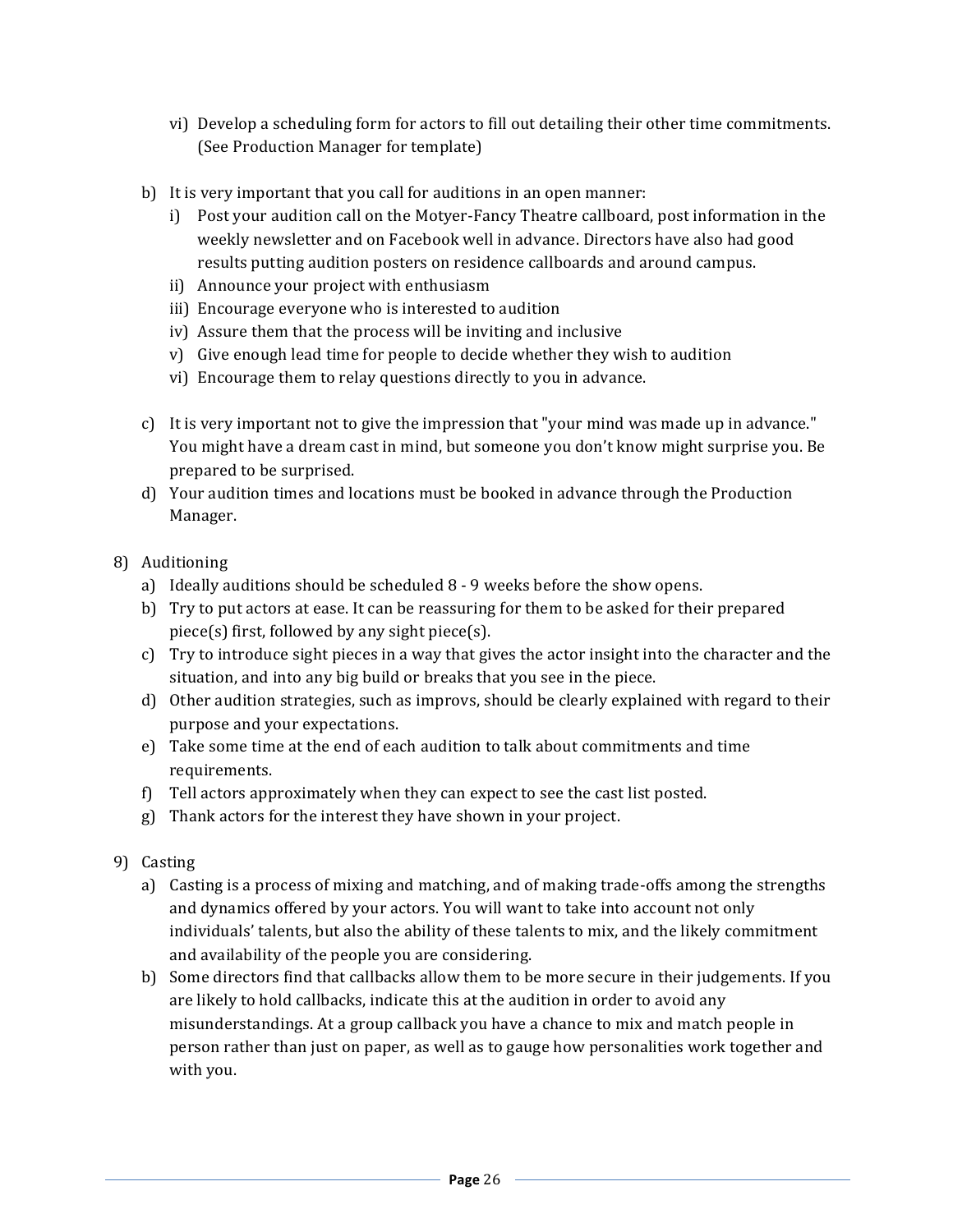- c) Before you make a final decision on casting you should discuss choices with your faculty advisor, who may have information regarding individuals' likely commitment as well as advice on more general principles.
- d) We encourage directors, before the list is posted, to discuss their choices with the Production Manager and with other directors who are also auditioning at roughly the same time. Directors whose shows have overlapping rehearsal periods are strongly encouraged to collaborate in the audition process and to discuss casting choices to avoid "scooping" actors unfairly.
- e) In order to ensure the policy on student involvement (no rehearsal commitments in multiple productions opening closer than six weeks apart) casting choices should be discussed with the Production Manager and the Director of Drama.
- f) Our custom at the Motyer-Fancy Theatre is to post a cast list on the callboard rather than phoning actors, and to ask those who have been offered a role to indicate their acceptance by placing their initials beside their name.
- 10) Scheduling rehearsals
	- a) After approval from Production Manager, full rehearsal schedule must be posted on the callboard.
	- b) All scheduling updates should be communicated via email ONLY and adjusted on callboard. (No social media)
	- c) For effective scheduling of rehearsals please consult Motyer-Fancy Theatre Rehearsal Guidelines (pg. 31 - limits on rehearsal hours per week)
	- d) Divide the play into scenes and sub-scenes or "French Scenes." Grouping sections by characters rather than in chronological order allows for more efficient use of rehearsal time.
		- i) Typical phases of a rehearsal schedule include:
			- (1) Scene study
			- (2) Rough blocking bit by bit
			- (3) Refinement of blocking
			- (4) Running scenes in larger units
			- (5) Run-throughs (Especially important for lighting and sound designers)
			- (6) Technical rehearsals (Possibly including cue-to-cue rehearsals)
			- (7) Dress rehearsals
		- ii) Towards the end of the rehearsal process directors should pay special attention to the emerging rhythm.
		- iii) Most directors find two-hour blocks of rehearsal most productive, and these enable collaborative use of rehearsal spaces (theatre and rehearsal room).
- 11) The First Read-through
	- a) The first read-through should be scheduled within one week of casting.
	- b) The time for the first read-through will of necessity be subject to the availability of cast members. You will want to be sure that all cast members are in attendance. In addition, the stage manager must be present. You should also invite the set, costume, sound and lighting designers.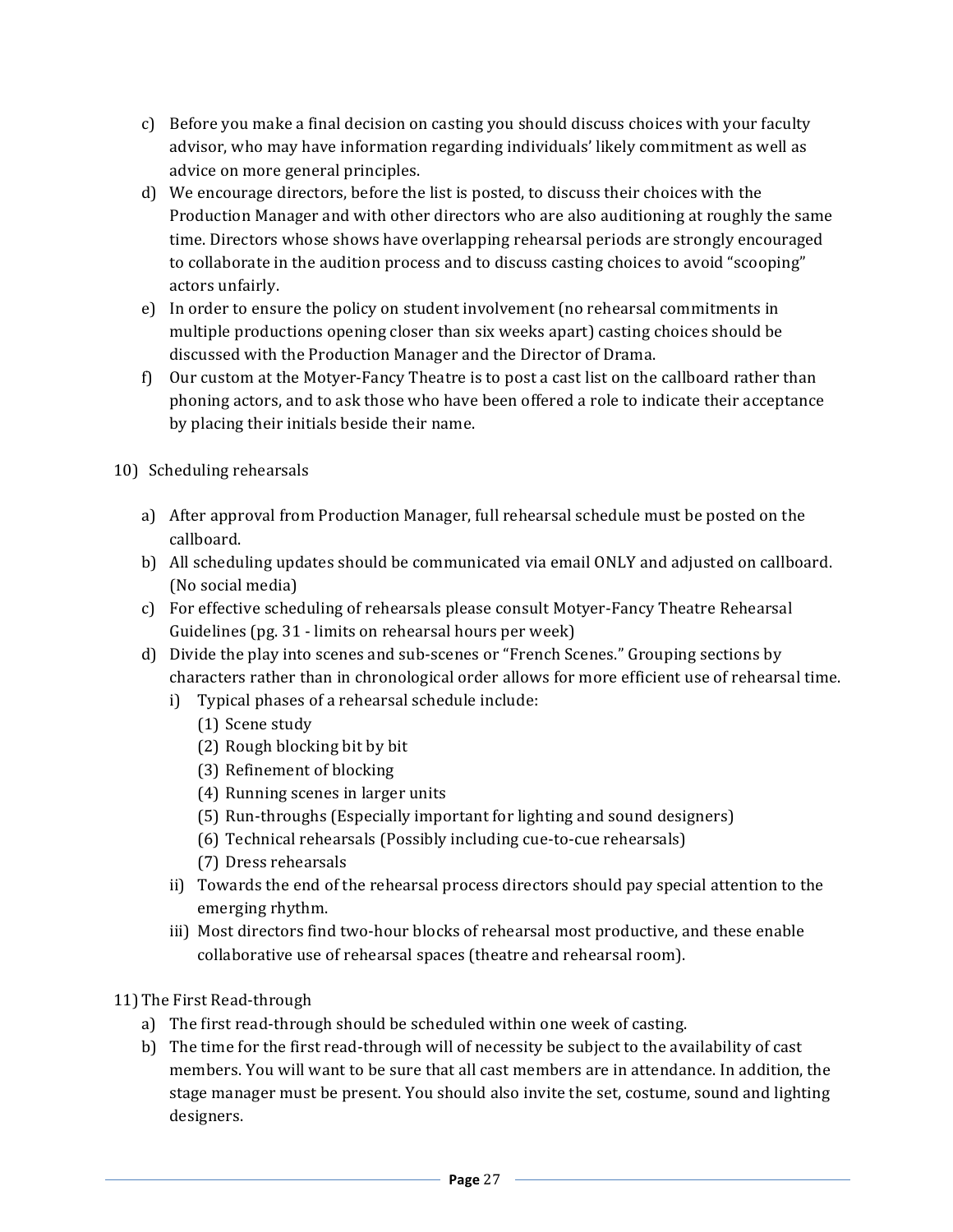- c) The venue for the first read-through is very important. Choose a place that is comfortable, but not too relaxed. You want everyone to remember that this is work, no matter how enjoyable.
- d) Before the actual read-through, the director introduces their directorial approach and vision to the ensemble. Ideally, the set and costume designer(s) will also be present to share their design vision with the cast and crew. This will give the actors inspiration for their first reading aloud as well as in subsequent rehearsals.
- e) At the first read-through you should follow up on the issue of commitment (time and interest) and distribute a draft rehearsal schedule covering the entire time of the project up to and including the final performance, as well as the proposed time for the post production meeting that will be held within a week following the run.

# 12) Scene Study

a) Time spent on scene study at the beginning of the rehearsal period consistently pays off in clearer objectives and smooth, more effective blocking. Using methods explored in DRAM 2151 and 3151, make sure that everyone is clear on what each segment (beat) and French Scene is doing in the overall structure, what their characters are doing in the scenes (Objectives, tactics, obstacles, etc.).

#### 13) Working with the Stage Manager

- a) Please see Drama Studies Theatre: Stage Management Guidelines, available in the handbook. (Pg. 32)
	- i) The stage manager, as the hub of communication among all concerned, is responsible for ensuring the smooth running of the rehearsal process and production week.
	- ii) The stage manager is responsible for the generation and updating of many lists: again, refer to the Stage Management guidelines for details.
- b) Specific responsibilities include:
	- $i)$  Maintaining the prompt book
	- ii) Constant liaison with the director
	- iii) Constant communication with the assistant stage manager(s)
	- iv) Taking rehearsal notes and distributing them to the production departments concerned
	- v) Attendance at production meetings, and contribution to them
	- vi) Prompting lines (or delegating this to an ASM) once actors are off-book
	- vii) Keeping track of line and blocking problems
	- viii) Attendance at the level set (lighting and sound), and cuing the prompt book
	- $ix)$  Calling the show
	- $x)$  Running the opened show
- 14) Common Rehearsal Practices
	- a) It is very important to start rehearsals promptly and with energy, and to end them promptly, in order to maintain morale and a proper work ethic. Respect the time of everyone involved.
	- b) Warm-ups are very important in helping the actors to focus their attention on the work at hand. They must establish a routine that separates rehearsal from life outside, and good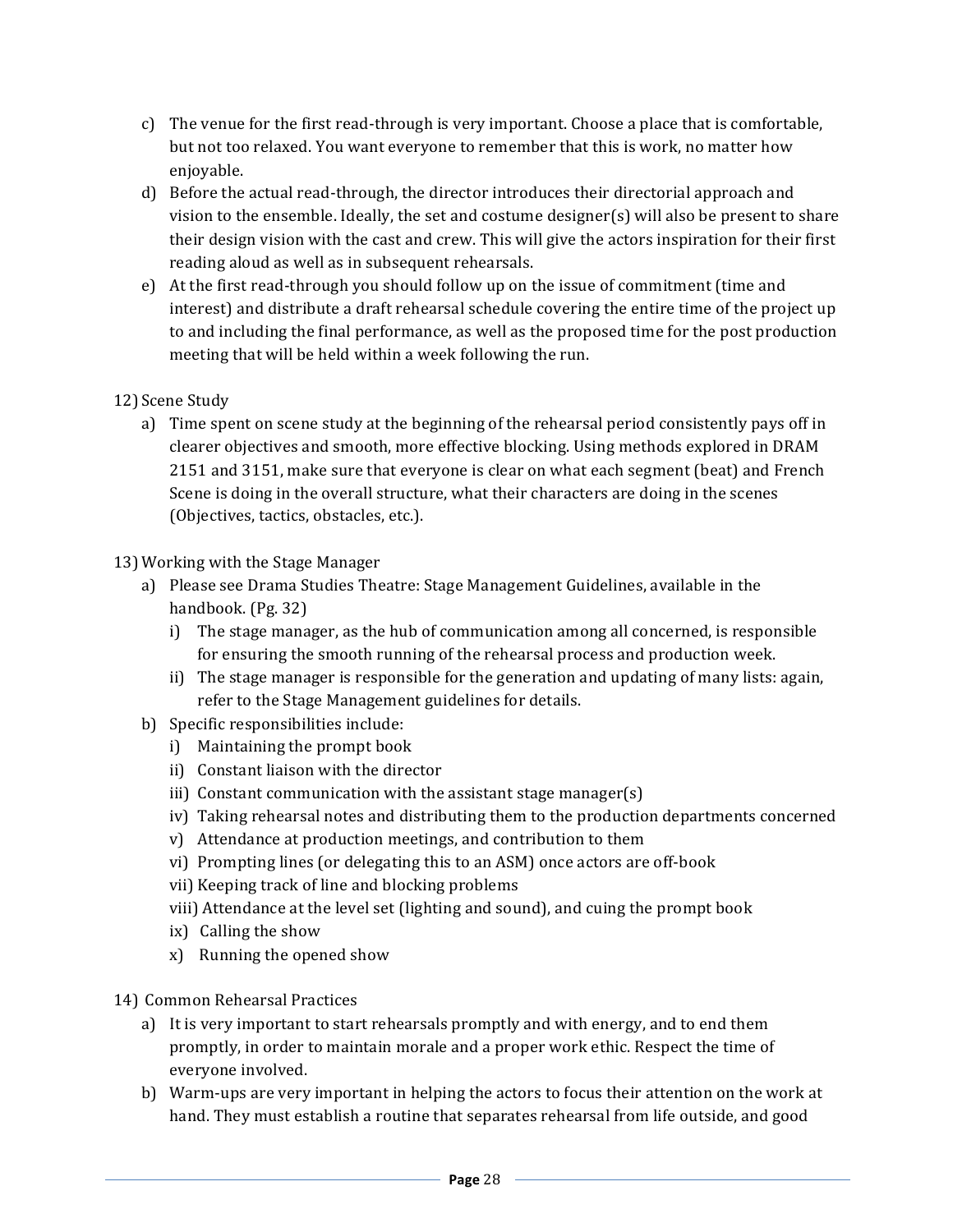warm-ups will also help them to develop specific instruments (physical, vocal, verbal). Directors sometimes continue to schedule warm-ups during the run of the show.

- c) It is important to establish objectives for each rehearsal.
- d) The clearer (and more manageable) the objectives and agenda for a rehearsal are, the more effective and positive a rehearsal will generally be. You should attempt to ensure that the actors understand the process in which you are all engaged. If this means a little quick tutoring on picturization, composition, beats, subtext, etc., it's probably worth taking a few minutes.
- e) Attending to details is crucial to an effective production, so you should not be afraid to work small bits. At the same time, know when to let up; you can always return to a problem another day if necessary.

# 15) Critical Landmarks

- a) You must consult with the Production Manager and your faculty advisor, as well as with appropriate design and technical staff, regarding deadlines.
- b) Here are the significant deadlines:
	- i) Design deadlines (These will be established and followed up on during the weekly production meetings)
	- ii) Line deadlines (You will probably want at least two weeks of rehearsal off-book prior to opening)
	- iii) Blocking deadlines (Blocking should not change radically once the lighting designer has watched a run-through)
	- iv) A props list should have been communicated to and discussed with the ASM responsible for props well in advance of tech week
	- v) Tech week (See below)
	- vi) Publicity; the student director provides copy for a media release (In consultation with your mentor) to the Web and Marketing Technician two weeks prior to opening
	- vii) Program copy, including the Director's Note, will be due the weekend prior to opening; check with the front-of-house technician. Your Director's Note must be consistent with the level of writing and analysis expected in a university drama course, and is to be approved by your faculty advisor at least one week prior to opening. It is also an opportunity to communicate your artistic choices, including those which may be problematic for audiences.
	- viii) Content warnings; part of program copy must include content warnings, including offensive language, abusive situations, violence, strobe lights, loud noises, smoke/fog machines, etc. Be sure to consult with both your mentor and the Production Manager about inclusion in the program.
- 16) Tech Week
	- a) Among the activities to plan for during the week leading up to the opening are the following:
		- i) Paper tech if necessary (For a cue heavy show, etc.)
		- ii) Setting lighting levels (Takes several hours; you should have, in advance, ideas regarding the time, mood and focus of each scene and sub-scene. How should light and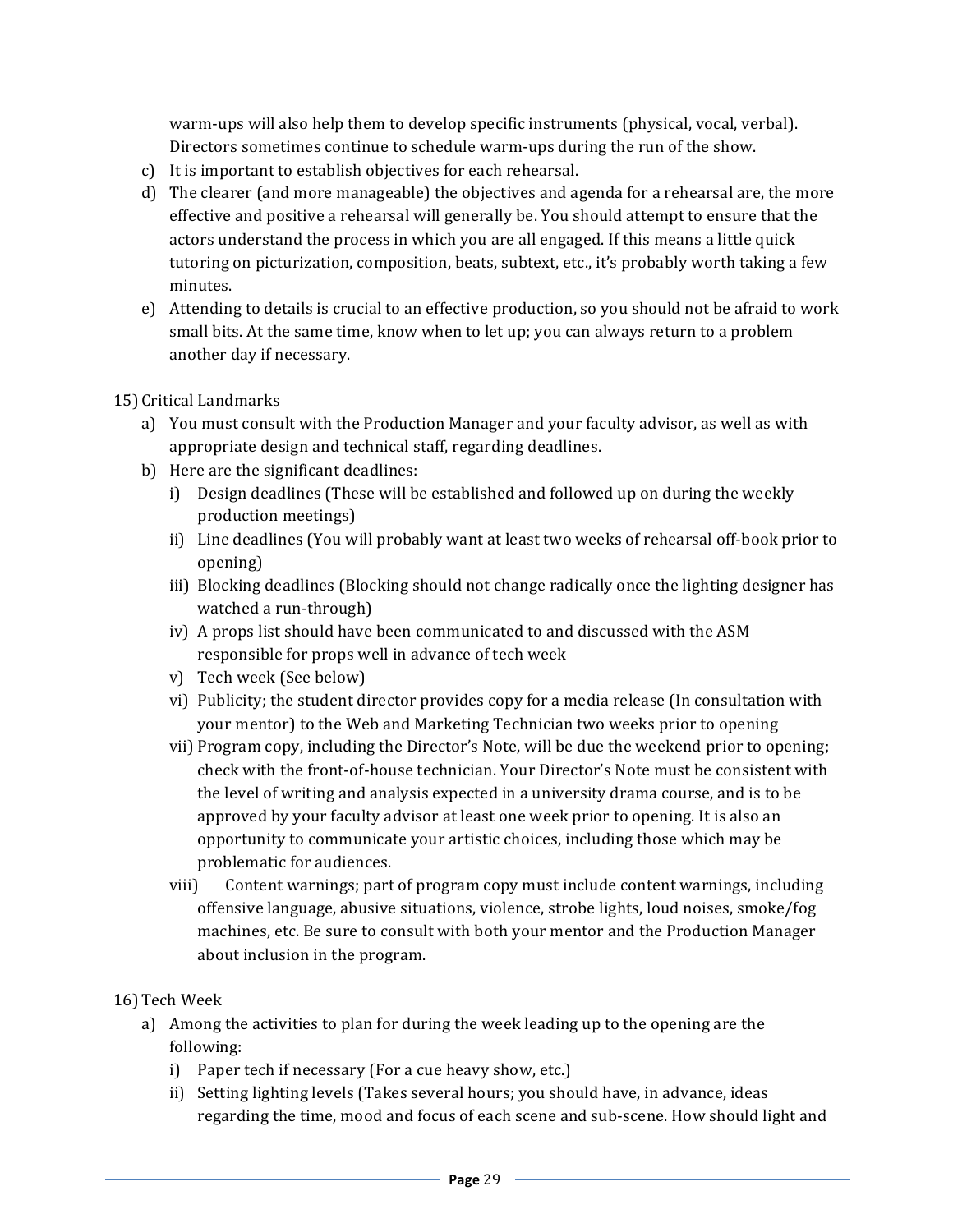lighting effects underscore the evolution of events, character relationships and moods in the play? Are there moments where you would like to have special effects? Can you justify them?)

- iii) Setting sound levels
- iv) Props hand-off occurs prior to cue-to-cue. At this point, props become the responsibility of the ASM with approval by the stage-manager
- v) The cue-to-cue rehearsal, called by the stage manager with input from the director (Includes quick change rehearsal)
- vi) The technical dress rehearsal introduces costumes
- vii) The dress rehearsal(s) (for purposes of feedback you may wish to invite 2 or 3 people to the final dress rehearsal; inform the Production Manager in advance)

# 17) Letting Go

- a) At the end of the final dress rehearsal the director customarily hands the show over to the stage manager. This is also a good time to thank the cast, crew and others for the good work that has been done together, and to remind everyone of the rationale and objectives for the production. In an ideal world, what opens is what was rehearsed, and the run should perfect, as much as possible, the show that has been developed.
- b) A post-production meeting will be scheduled within one week of closing, chaired by the Director of Drama. This meeting is required for the entire production team; however, everyone who has contributed to the show may attend to provide feedback about the process.

#### 18) A Note Regarding Collectives and/or Devised projects

a) Collectives and devising offer special challenges that will not be addressed here. However, it should be stressed that no one should embark on a collective or devised project without prior experience as a director, a clear vision, and precise objectives. Collectives and devised projects should be developed in the first semester and staged in the second; there should be a clear time demarcation between creation and rehearsal; and no more than one student collective should be staged during an academic year.

#### 19) Seeking Assistance

a) Directing is a complex and demanding endeavour. You should at all times attempt to be proactive rather than reactive. In this way you will be better prepared to prevent problems before they happen, and you will be in a better position to seek the assistance of qualified people who are eager to help you. Do not hesitate to seek the advice and assistance of your faculty advisor, the Production Manager, the Resident Designer and the Director of Drama.

# REHEARSAL POLICY

The following guidelines should apply when scheduling rehearsal times: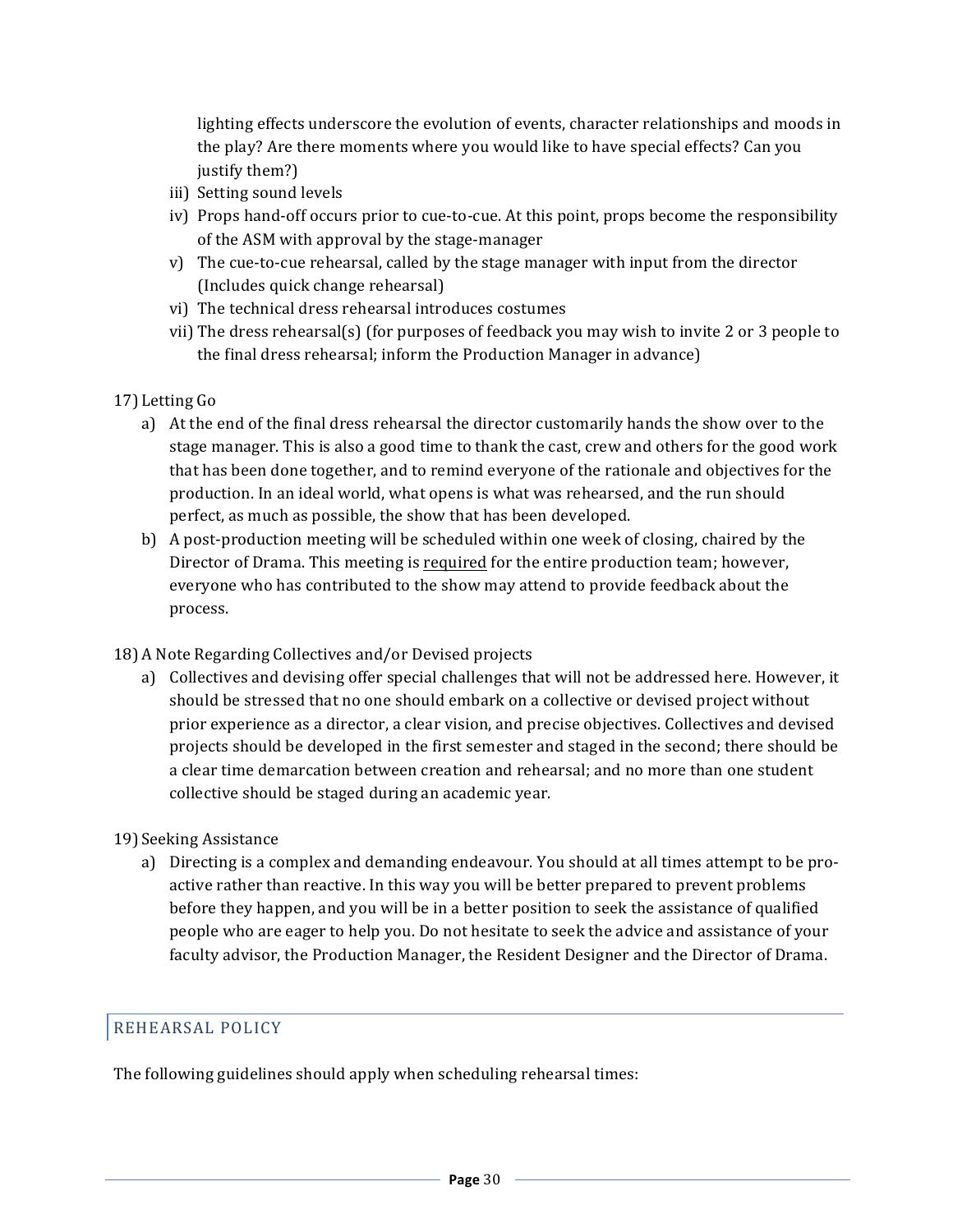- Rehearsals should be planned between the director and stage manager and then submitted to the Production Manager for confirmation of booking times and locations prior to posting full schedule on the callboard.
- Rehearsals normally are scheduled between 6:00 and 10:00 pm. Rehearsals should only be scheduled before 5:30 pm if and when the class and laboratory schedules of all participants permit.
- Both start and end times should be on the schedule for all rehearsals prior to Tech Week. For rehearsal hours during tech week, see below. End times for run-throughs should be approximate to within  $1/2$  hour.
- The allotted rehearsal time should take into consideration warm-up, rehearsal, and notes.
- Rehearsals should allow for students on the meal plan to have sufficient time to eat at the meal hall (supper served from  $4:45-8:30$  pm Mon-Fri, and from  $4:45-7:00$  pm Sat/Sun).
- Schedules should allow for either the stage manager or an ASM to be at each rehearsal unless it is mutually agreed that they are not required.
- All plays should have a run-through (with full blocking) or equivalent by the Sunday preceding Tech Week. This rehearsal is for the benefit of the design team.
- All rehearsal times and locations will be posted on the callboard.

Weekly rehearsal breakdown for Studio production:

- Every effort should be made to have rehearsals not exceed 2 hours in duration. The total rehearsals in any one-week period (7 days) should not exceed 10 hours.
- In the week proceeding Tech Week in order to facilitate runs, up to 2 weekdays can exceed the 2-hour limit.
- There must be at least one dark day per week when no rehearsals are held.

Weekly rehearsal breakdown for Major production:

- Every effort should be made to have rehearsals not exceed 2 hours in duration on weekdays, and 3 hours on weekends. The total rehearsals in any one-week period (7 days) should not exceed 14 hours.
- In the week proceeding Tech Week in order to facilitate runs, up to 2 weekdays can exceed the 2-hour limit.
- There must be at least one dark day per week when no rehearsals are held.

# Tech Week Rehearsal Breakdown

These times should be followed unless prior approval has been given by the Production Manager and the director.

The standard rehearsal process during Tech Week for a Major production shall be:

- Thur.: Hang & focus(if possible around rehearsals)
- Fri.: Hang & focus, and other tech preparations: no rehearsals, actors not called
- Sat.: Levels set (generally in morning)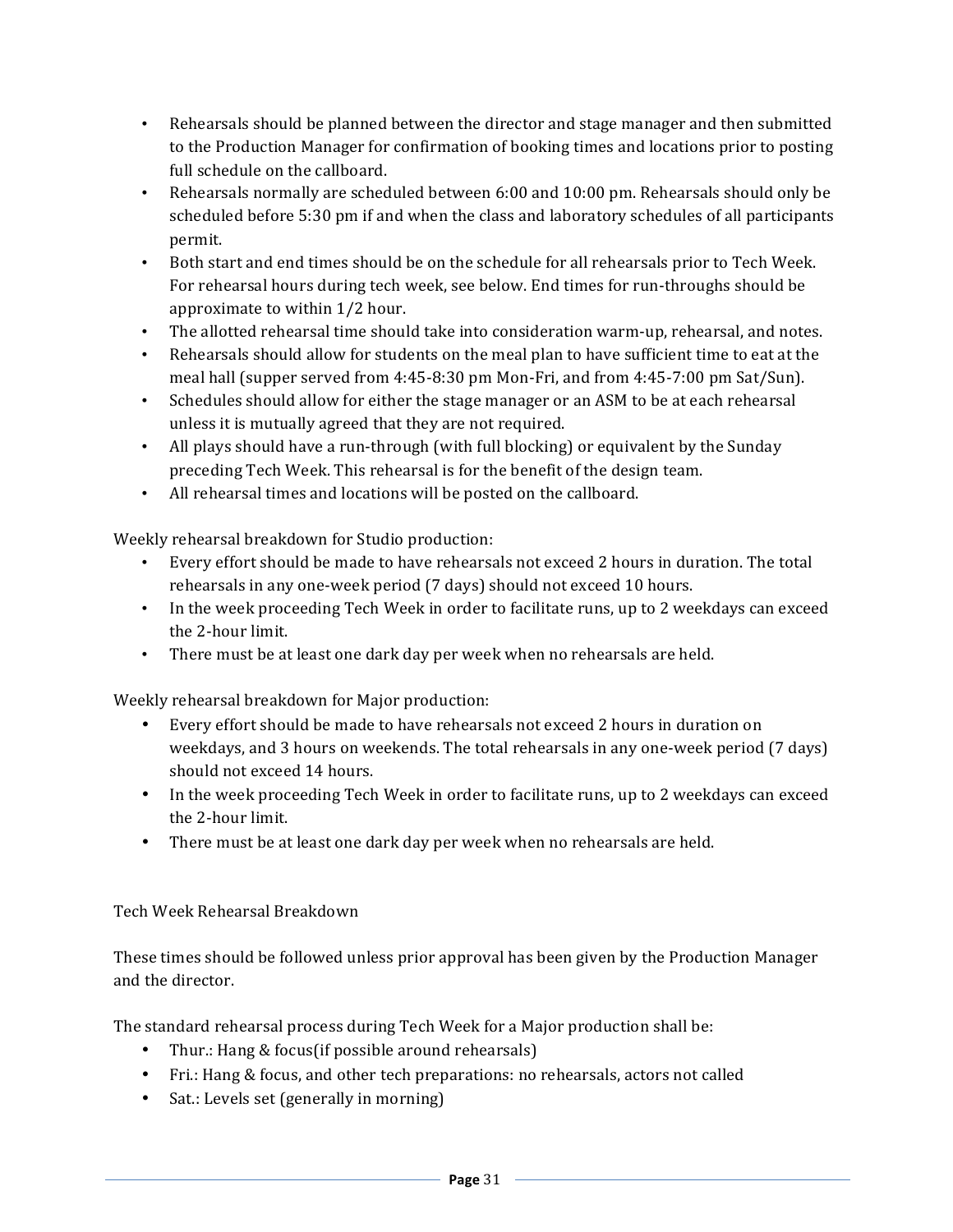- Sat.: Run 2:00 pm without tech
- Sun. Tech/Cue-to-Cue Call 1:00-6:00 pm
- Mon. Tech/Dress Call 6:30 Start 7:30 (Actors may have an extended 1/2 hour call if costumes or makeup require extra time).
- Tues. Dress Call 6:30 Start 7:30 (Actors may have an extended 1/2 hour call if costumes or makeup require extra time).
- Wed. Sat. for Major Show/Thur.– Sat. for Student Show Call 6:30 Start 7:30 (Actors may have an extended  $1/2$  hour call if costumes or makeup require extra time).
- Fri. Photo call after performance.
- Sat. after final show: teardown and strike: all actors and department heads will participate

The standard rehearsal process during Tech Week for a Studio play shall be:

- Fri.: Hang & focus, and other tech preparations: no rehearsals, actors not called
- Sat.: focus/pre-levels lighting and sound levels
- Sat.: Run 2:00 pm without tech
- Sun. Levels set: (generally in morning for  $1^{st}$  show and after run for  $2^{nd}$  show)Run 2:00 pm without tech.
- Mon. Tech/Cue-to-Cue Call 6:00-11:00 pm
- Tues. Tech/Dress Call 6:30 Start 7:30 (Actors may have an extended 1/2 hour call if costumes or makeup require extra time).
- Wed. Dress Call 6:30 Start 7:30 (Actors may have an extended 1/2 hour call if costumes or makeup require extra time).
- Thur. Sat. for Studo Show Call 6:30 Start 7:30 (Actors may have an extended 1/2 hour call if costumes or makeup require extra time).
- Fri. Photo call after performance.
- Sat. after final show: teardown and strike: all actors and department heads will participate

#### STAGE MANAGEMENT

The stage manager (SM) is the center of communications, the record keeper, and is responsible for running the show from opening night until the end of the run.

The SM is **first in and last out** of the rehearsal and show space, and is responsible for the preparation, organization, and control of the stage.

#### SM TEAM (REHEARSAL)

Production Manager: consult for scheduling, light, sound, contacts Resident Designer: consult for set, costume, paint, properties

Assistant Stage Manager(s)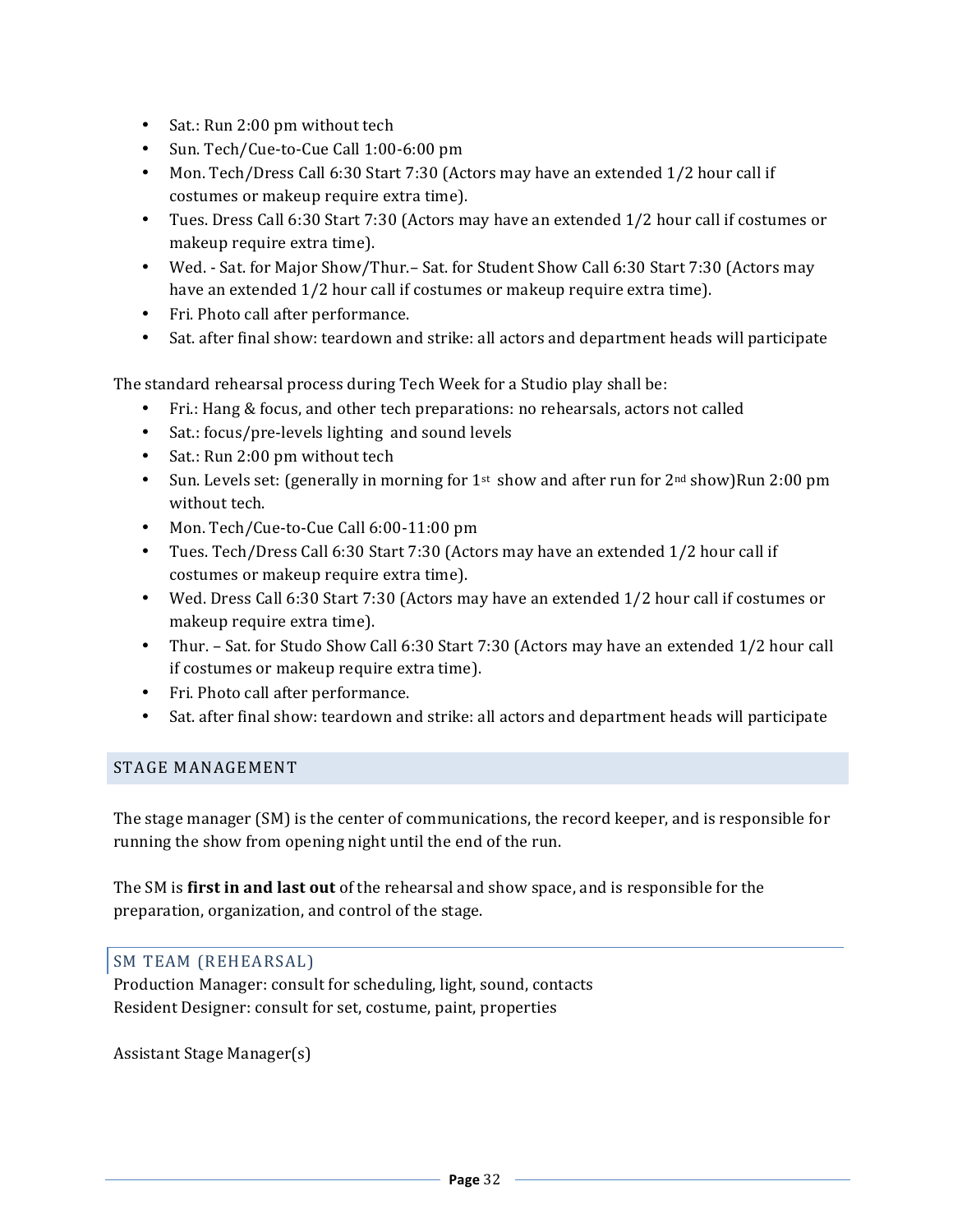- During rehearsals: runner, on book for line calls and taking down line notes, setting rehearsal props and costumes, getting rehearsal set pieces, spiking stage, assisting SM as required
- Costumes ASM: responsible for rehearsal costumes, quick changes and costume pieces backstage
- Props ASM: responsible for rehearsal props, creating props table with grid and home for each prop

# PRODUCTION MEETINGS

SM communicates with individuals and the Production Manager to find a weekly time that is convenient for everyone. The SM team, director, designers, and tech heads meet once a week to make sure everyone is on the same page, the SM takes notes during these meetings. Once done, the SM makes a copy of the notes, keeps a copy in the prompt script, and posts a copy on the callboard so everyone can reference it.

# REHEARSAL ETIQUETTE

- Show up 15 minutes ahead of call time, require actors to show up 5 minutes before call time (Rehearsal at  $7\text{pm} \rightarrow \text{SM}$  is at the theatre at 6:45pm, actors at 6:55pm).
- Help the director prepare the rehearsal schedule (Which is then posted on the callboard)
- Dailies (Email explaining what is to be covered in rehearsal) issued the day before the upcoming rehearsal
- Write down blocking
- Spiking the floor (Indication of doors, elevations, windows, where set pieces go)
- Prep the stage for each rehearsal (Organizing set pieces, gathering rehearsal props/costumes)
- Monitor attendance
- Write rehearsal reports
- Assign duties to ASM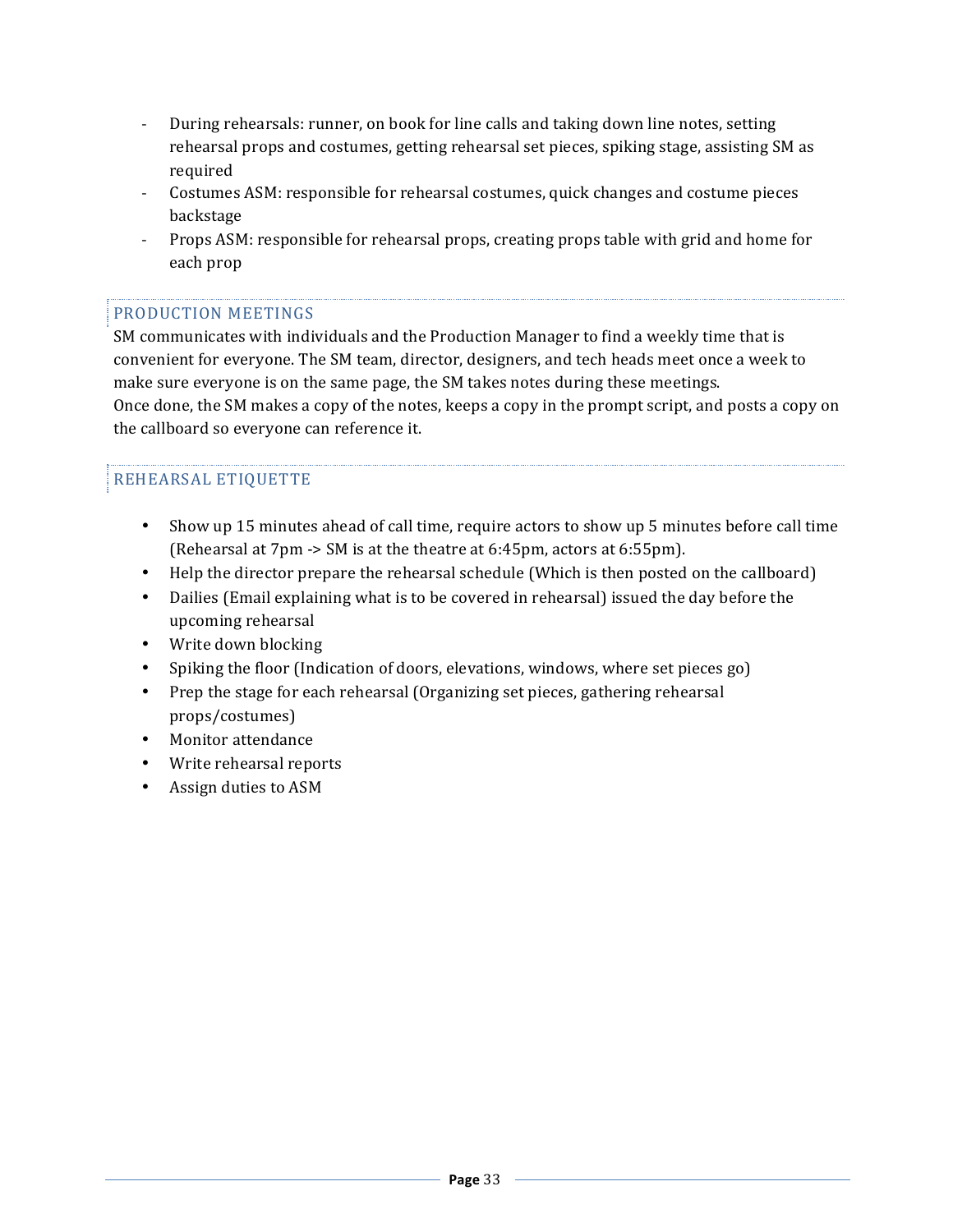#### PROMPT SCRIPT

This document is the master record of the show. Created at the beginning of the rehearsal process, it is given to Production Manager at the end of the production.

#### **Organization**

| Rehearsal schedule       | On first page so it is the first thing you see when you open the binder    |
|--------------------------|----------------------------------------------------------------------------|
| Contact sheets           | Contact sheets: name, phone number, and emails of actors, director,        |
|                          | ASMs, and the tech crew                                                    |
| Script                   | One side of pages has the text; the other side has the ground plan         |
|                          | printed on them for blocking and other annotation.                         |
|                          | Leave room in the margins of the script for insertion of cues later in the |
|                          | process.                                                                   |
|                          |                                                                            |
|                          | All writing in the prompt script is done in pencil.                        |
| Rehearsal reports        | Filled out for each rehearsal. Organized by department (set, props,        |
|                          | costume, lights, sound, other), mark all changes and information that      |
|                          | needs to be passed on to appropriate departments.                          |
|                          | Relay this information in a timely manner.                                 |
| Production meeting notes |                                                                            |

#### **Blocking**

Blocking is an actor's movements on stage. It is the SM's job to mark it down in the script. This can be done in **standard blocking notation** or **football notation** (football is easier to start with).

The set key, which assigns one or two letters for each character and any special notation, is used in the script to mark where they are on the ground plan.

#### **Off-Book**

This is when all actors can say their lines without referring to their script. When off-book rehearsals start, the SM can refine the blocking, and one of the ASMs prompts for line calls and takes line notes. ASMs should look for paraphrasing, dropped words and other repeating patterns. If actors are not told there is a problem, they will likely never realize it exists. Line notes are then given or sent by email to actors the day of or day after the rehearsal.

#### **TECH WEEK**

#### **SM Tasks**

- Sign-in sheet in the Green Room for all actors to sign when they arrive for rehearsals/shows. This is so the SM team knows who is there and who is missing.

- Ensure checklists for ASMs and all departments are created. The SM's checklist consists of checking on pre- and post-show duties of all team members.

#### **Schedule**

Typical tech week at MFT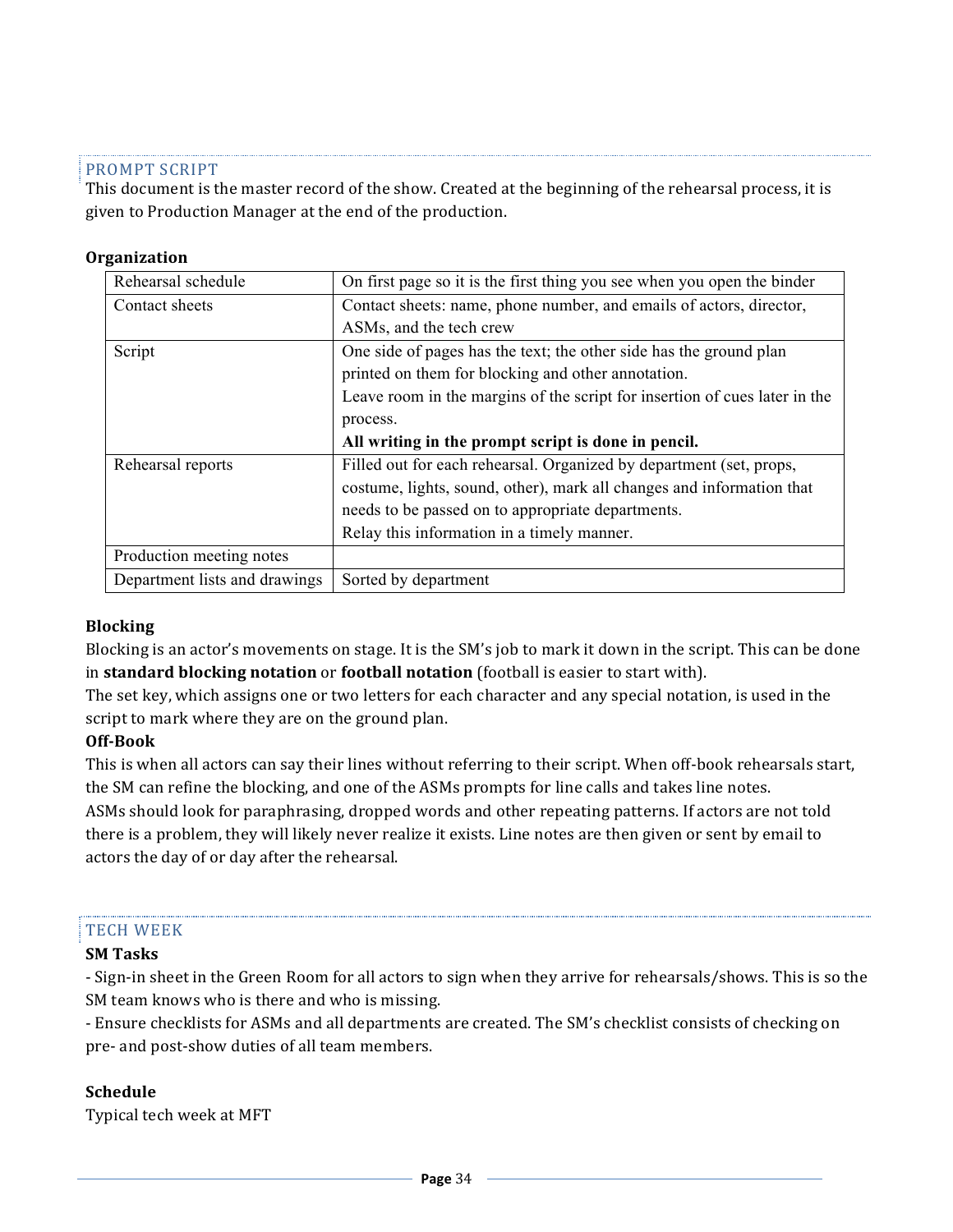| Thursday: | Run                                                               |  |
|-----------|-------------------------------------------------------------------|--|
| Friday:   | <b>Dark day</b> no rehearsal, light hang and focus in the theatre |  |
| Saturday: | <b>Lighting levels</b> in the morning                             |  |
|           | <b>Run without tech in afternoon</b>                              |  |
|           | Lighting level spillover after rehearsal into Saturday night      |  |
| Sunday:   | <b>Sound levels</b> in the morning,                               |  |
|           | <b>Cue to cue</b> (or <b>tech</b> ) in afternoon                  |  |

# **Cues**

During tech week, cues are added in the prompt script. These are done with coded sticky notes in the margin of the text. A line is drawn in the script to indicate when the cue is called.

Standard notation used in prompt book:

| $LX - L$ ighting  | $SP - Follow$ Spot      |
|-------------------|-------------------------|
| $S - Sound$       | $Set - Set change$      |
| $STBY - Stand by$ | $SFX - Special Effects$ |

# **Cue to cue (Q2Q)**

This is the SM's rehearsal. Run from the production table in the audience.

At this point, the prompt script does not leave the theatre.

The show moves from cue to cue, skipping parts with no cues. Sections can be redone in order to get the timing between cues right.

#### Cueing

Standard call

**Standby LX5** (pause, maximum 10 seconds) **LX5** go or **Lights** go

Multiple department call

#### **Standby LX6, S4** (pause) **LX6** go, S4 go or lights and sound go

Visual

**Standby LX12 visual** (the MLX, or lighting operator goes on a visual)

Standby can be given for multiple cues when there is not enough time between cues

# **Standby LX4 through 10** (pause) LX4 go, LX5 go, LX6 go etc.

# **Tech run (if Q2Q is not required)**

This is to introduce technical aspects of the production like lights, sound, and show props. Costumes needed for quick changes can also be requested for this rehearsal.

There are no line calls from this point on and this is not a rehearsal to fix acting problems. Acting notes are given to actors after the run.

Stops are called by director, PM, SM as required.

#### **Tech/Dress rehearsal**

SM moves from production table to booth. Introduction of full costumes. Stops only occur if there are major problems. 

# **Dress rehearsal**

Go into show mode, no stops except for safety reasons. Rehearsal is run as if there were an audience in the house. Occasionally, guests are invited.

#### **SHOW WEEK**

# **Pre-show**